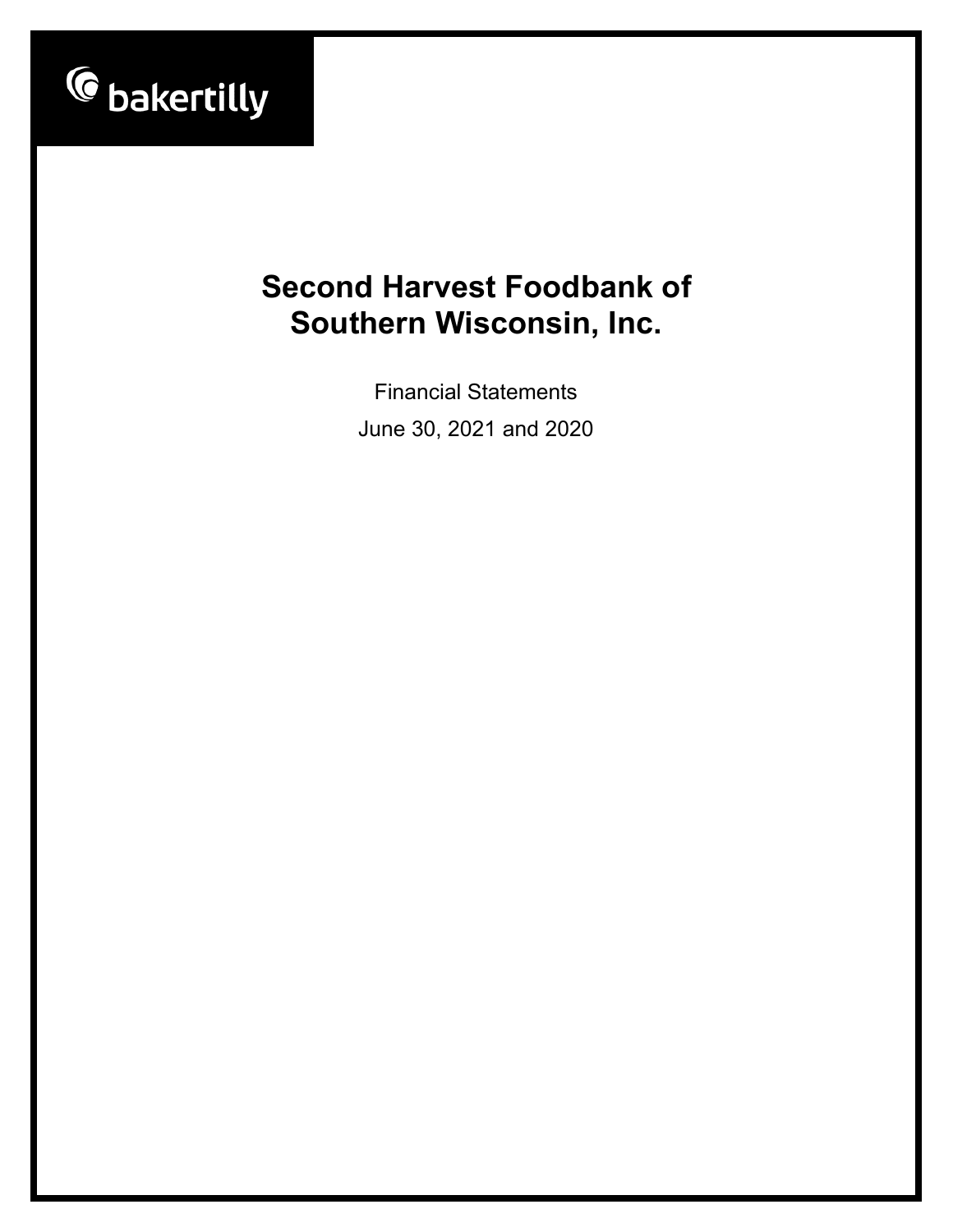Table of Contents June 30, 2021 and 2020

|                                          | Page |
|------------------------------------------|------|
| <b>Independent Auditors' Report</b>      |      |
| <b>Financial Statements</b>              |      |
| <b>Statements of Financial Position</b>  | 3    |
| <b>Statements of Activities</b>          | 4    |
| <b>Statements of Cash Flows</b>          | 5    |
| <b>Statements of Functional Expenses</b> | 6    |
| Notes to Financial Statements            | 8    |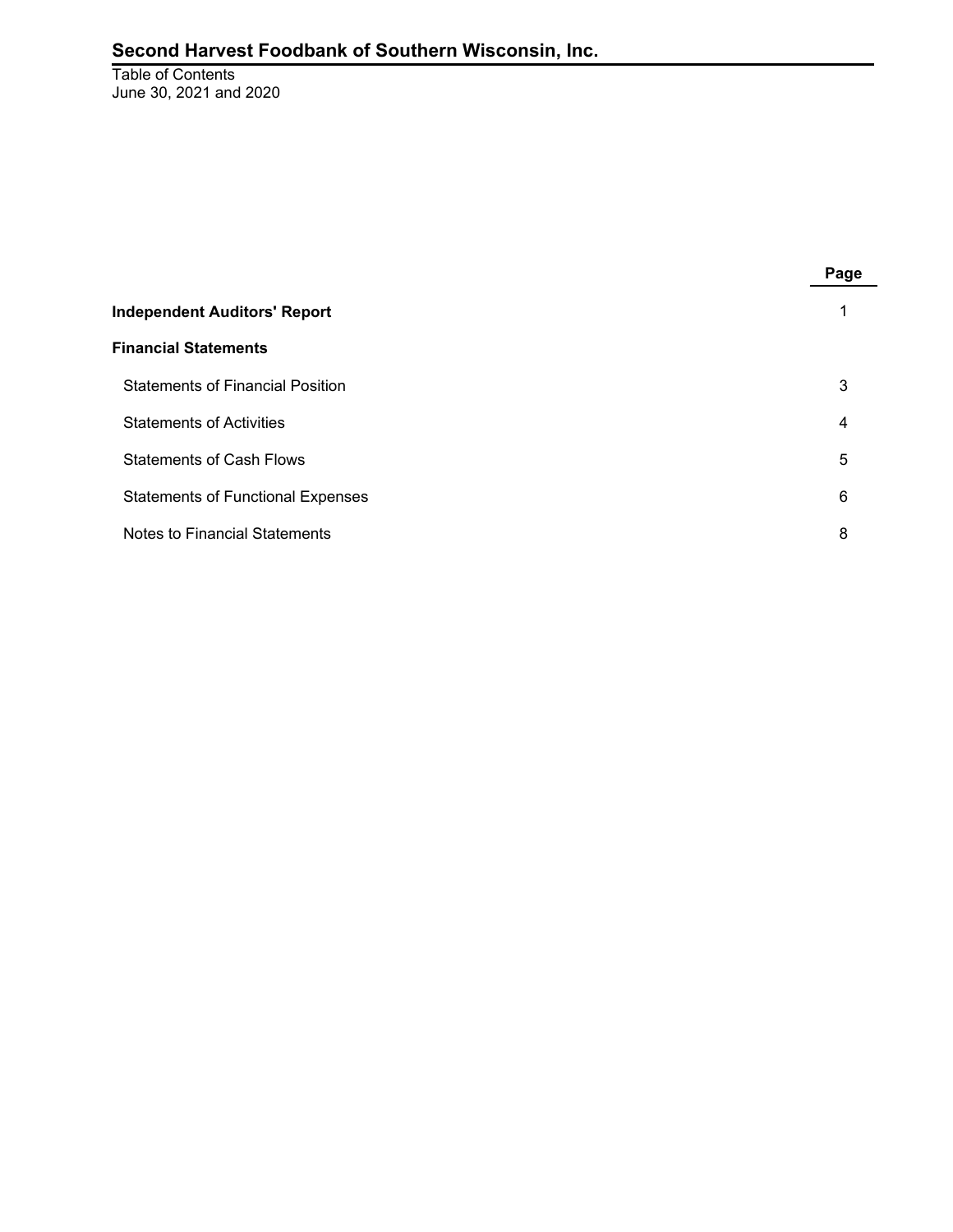

# **Independent Auditors' Report**

To the Board of Directors of Second Harvest Foodbank of Southern Wisconsin, Inc.

#### **Report on the Financial Statements**

We have audited the accompanying financial statements of Second Harvest Foodbank of Southern Wisconsin, Inc. (the Organization), which comprise the statements of financial position as of June 30, 2021 and 2020, and the related statements of activities, cash flows and functional expenses for the years then ended, and the related notes to the financial statements.

#### *Management's Responsibility for the Financial Statements*

Management is responsible for the preparation and fair presentation of these financial statements in accordance with accounting principles generally accepted in the United States of America; this includes the design, implementation, and maintenance of internal control relevant to the preparation and fair presentation of financial statements that are free from material misstatement, whether due to fraud or error.

#### *Auditors' Responsibility*

Our responsibility is to express an opinion on these financial statements based on our audits. We conducted our audits in accordance with auditing standards generally accepted in the United States of America and the standards applicable to financial audits contained in *Government Auditing Standards*, issued by the Comptroller General of the United States. Those standards require that we plan and perform the audit to obtain reasonable assurance about whether the financial statements are free from material misstatement.

An audit involves performing procedures to obtain audit evidence about the amounts and disclosures in the financial statements. The procedures selected depend on the auditors' judgment, including the assessment of the risks of material misstatement of the financial statements, whether due to fraud or error. In making those risk assessments, the auditor considers internal control relevant to the entity's preparation and fair presentation of the financial statements in order to design audit procedures that are appropriate in the circumstances, but not for the purpose of expressing an opinion on the effectiveness of the entity's internal control. Accordingly, we express no such opinion. An audit also includes evaluating the appropriateness of accounting policies used and the reasonableness of significant accounting estimates made by management, as well as evaluating the overall presentation of the financial statements.

We believe that the audit evidence we have obtained is sufficient and appropriate to provide a basis for our audit opinion.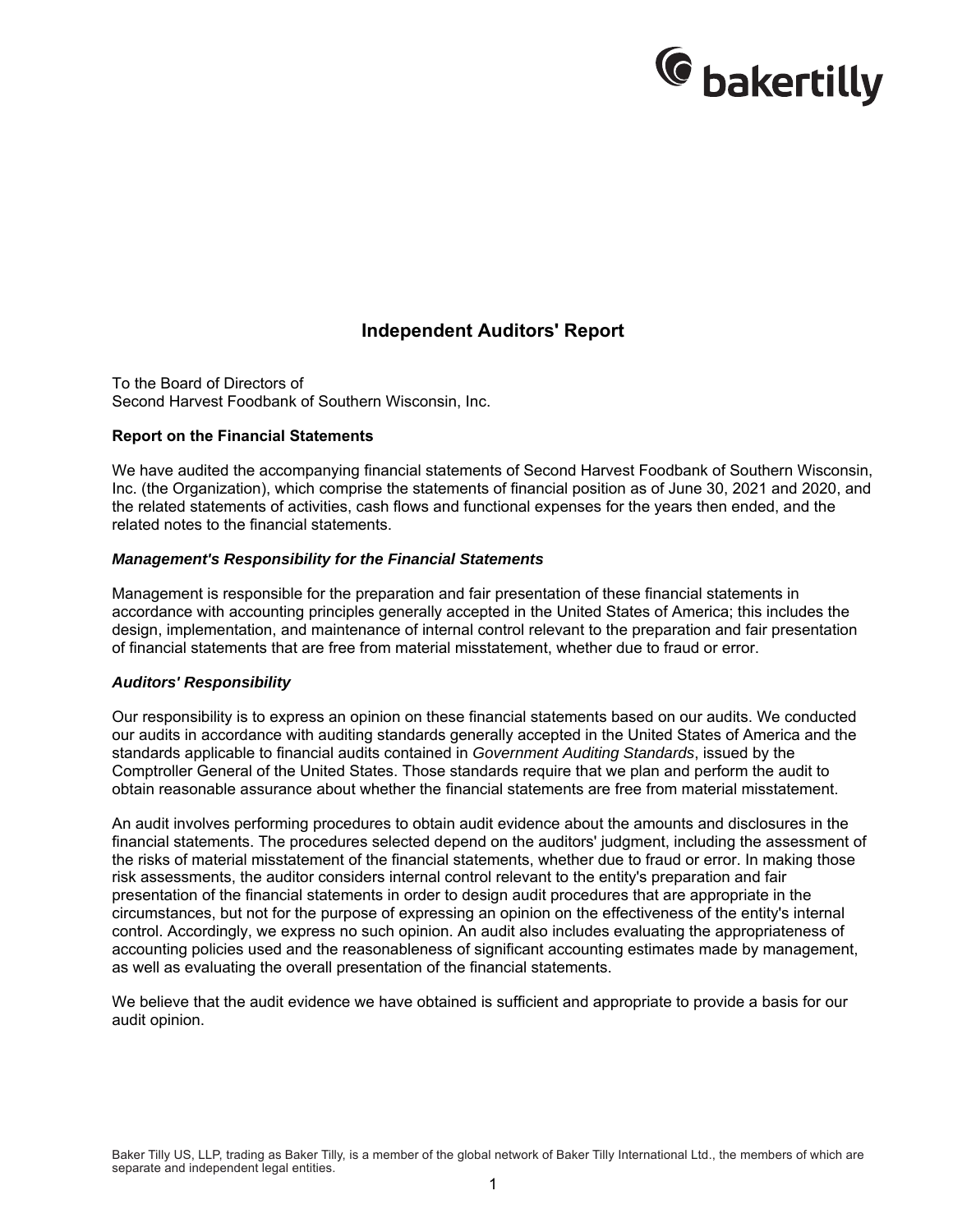#### *Opinion*

In our opinion, the financial statements referred to above present fairly, in all material respects, the financial position of the Organization as of June 30, 2021 and 2020, and the changes in its net assets and its cash flows for the years then ended in accordance with accounting principles generally accepted in the United States of America.

#### **Other Reporting Required by** *Government Auditing Standards*

In accordance with *Government Auditing Standards*, we have also issued our report dated November 19, 2021 on our consideration of the Organization's internal control over financial reporting and on our tests of its compliance with certain provisions of laws, regulations, contracts, and grant agreements and other matters. The purpose of that report is solely to describe the scope of our testing of internal control over financial reporting and compliance and the results of that testing, and not to provide an opinion on the effectiveness of the Organization's internal control over financial reporting or on compliance. That report is an integral part of an audit performed in accordance with *Government Auditing Standards* in considering the Organization's internal control over financial reporting and compliance.

Baker Tilly US, LLP

Milwaukee, Wisconsin November 19, 2021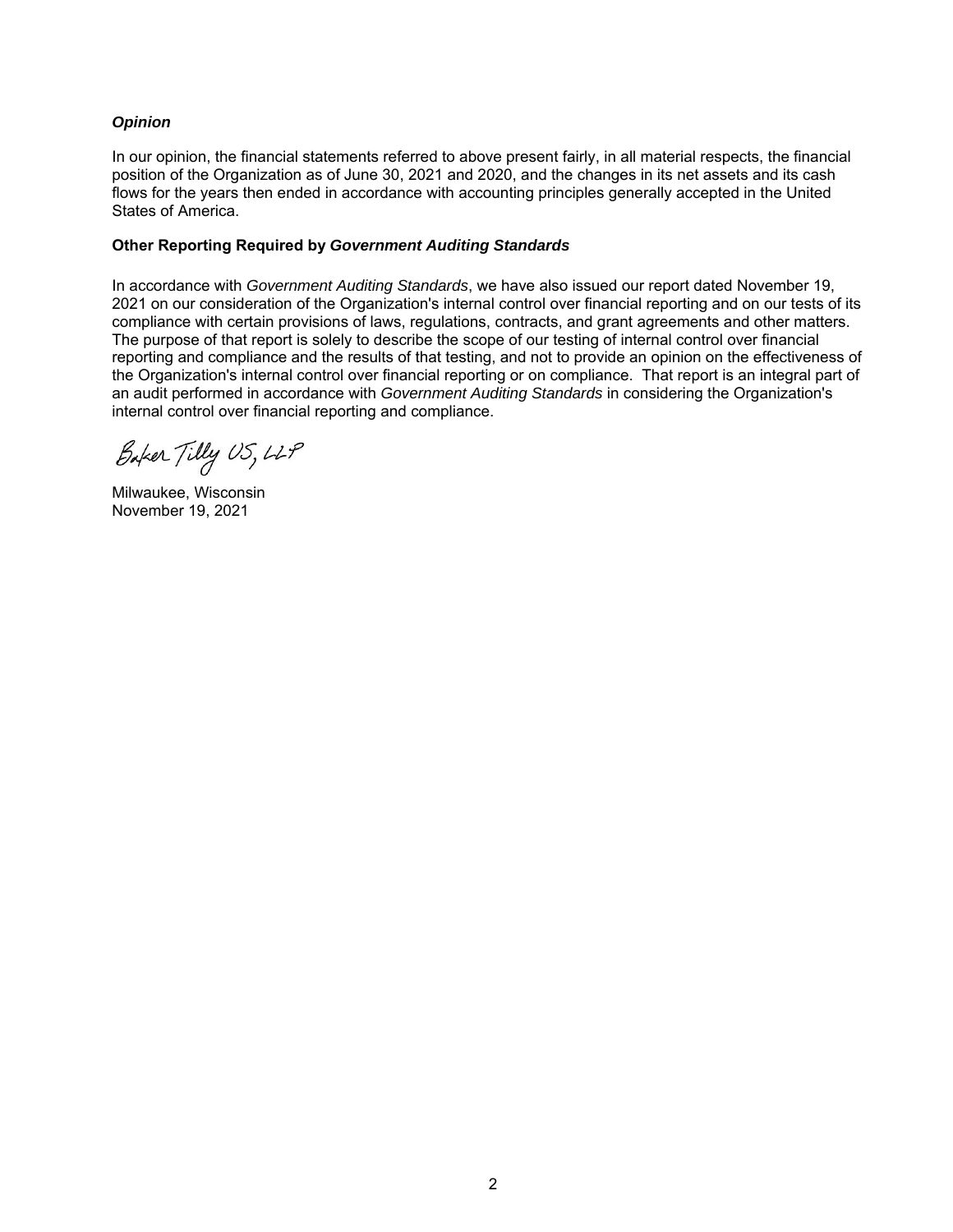Statements of Financial Position June 30, 2021 and 2020

|                                                            |    | 2021                    | 2020                    |
|------------------------------------------------------------|----|-------------------------|-------------------------|
| <b>Assets</b>                                              |    |                         |                         |
| <b>Current Assets</b>                                      |    |                         |                         |
| Cash and cash equivalents                                  | \$ | 14,982,765              | \$<br>8,734,100         |
| Accounts receivable                                        |    | 40,556                  | 17,289                  |
| Grants and pledges receivable, current portion             |    | 242,813                 | 318,668                 |
| Other receivables                                          |    | 9,019                   | 89,563                  |
| Inventory                                                  |    | 3,281,749               | 4,538,475               |
| Prepaid expenses                                           |    | 135,973                 | 57,909                  |
| <b>Total current assets</b>                                |    | 18,692,875              | 13,756,004              |
| <b>Fixed Assets</b>                                        |    |                         |                         |
| Land                                                       |    | 500,402                 | 500,402                 |
| <b>Building improvements</b>                               |    | 1,313,540               | 1,305,416               |
| <b>Building</b>                                            |    | 3,835,366               | 3,835,366               |
| Furniture, fixtures and equipment                          |    | 1,672,125               | 1,501,963               |
| Vehicles                                                   |    | 653,119                 | 560,210                 |
|                                                            |    | 7,974,552               | 7,703,357               |
| Less accumulated depreciation                              |    | (3,081,143)             | (2,790,056)             |
| Net fixed assets                                           |    | 4,893,409               | 4,913,301               |
| <b>Other Assets</b>                                        |    |                         |                         |
| Investments held for endowment                             |    | 2,126,447               | 1,708,594               |
| Grants and pledges receivable, net of current portion      |    | 7,500                   | 50,000                  |
| Lease acquisition costs, net                               |    | 6,150                   | 9,664                   |
| Cash designated for capital expenditures and reserves      |    | 500,000                 | 500,000                 |
| Total other assets                                         |    | 2,640,097               | 2,268,258               |
| <b>Total assets</b>                                        | \$ | 26,226,381              | \$<br>20,937,563        |
| <b>Liabilities and Net Assets</b>                          |    |                         |                         |
| <b>Current Liabilities</b>                                 |    |                         |                         |
| Accounts payable                                           | \$ | 266,294                 | \$<br>549,128           |
| Accrued payroll and payroll taxes                          |    | 315,868                 | 255,965                 |
| Other liabilities                                          |    | 122,150                 | 101,103                 |
| Refundable advances                                        |    | 392,951                 | 1,401,590               |
| Capital lease obligation, current portion                  |    | 22,901                  | 22,394                  |
| <b>Total current liabilities</b>                           |    | 1,120,164               | 2,330,180               |
| <b>Long-Term Liabilities</b>                               |    |                         |                         |
| Capital lease obligation, net of current portion           |    | 5,488                   | 28,389                  |
| <b>Total liabilities</b>                                   |    | 1,125,652               | 2,358,569               |
|                                                            |    |                         |                         |
| <b>Net Assets</b><br>Net assets without donor restrictions |    |                         | 17,319,771              |
| Net assets with donor restrictions                         |    | 22,638,146              |                         |
| Total net assets                                           |    | 2,462,583<br>25,100,729 | 1,259,223<br>18,578,994 |
| <b>Total liabilities and net assets</b>                    | æ. | 26,226,381              | \$<br>20,937,563        |
|                                                            |    |                         |                         |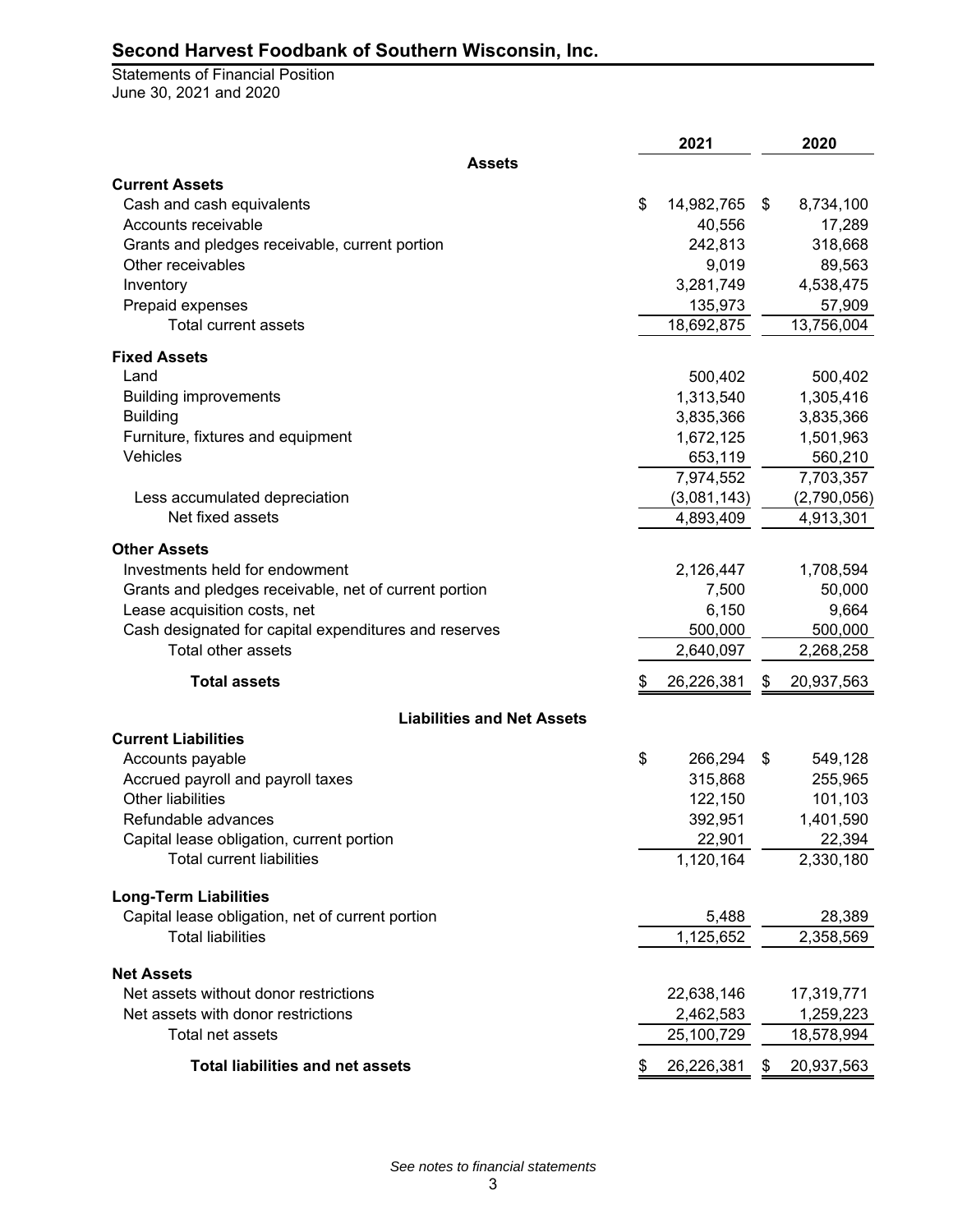#### Statements of Activities Years Ended June 30, 2021 and 2020

|                                                                     | 2021             | 2020             |
|---------------------------------------------------------------------|------------------|------------------|
| <b>Change in Net Assets without Donor Restrictions</b>              |                  |                  |
| <b>Revenues and Other Support</b>                                   |                  |                  |
| Contributions without donor restrictions                            | \$<br>12,549,308 | \$<br>9,621,708  |
| Donated food                                                        | 32,774,107       | 28,615,039       |
| <b>United Way</b>                                                   | 297,117          | 292,248          |
| Government grants                                                   | 14,428,934       | 1,410,384        |
| In-kind facility contribution                                       | 6,045,000        | 1,602,721        |
| Food maintenance fees                                               | 609,377          | 1,284,226        |
| Special events                                                      |                  | 60,050           |
| Investment income, net                                              | 421,818          | 44,590           |
| Rental income                                                       | 68,256           | 66,530           |
| Gain (loss) on disposal of fixed assets                             | (6, 188)         | 1,500            |
| Total revenues without donor restrictions and other support         | 67,187,729       | 42,998,996       |
| <b>Net Assets Released from Restrictions</b>                        |                  |                  |
| Satisfaction of program restrictions                                | 831,404          | 1,073,741        |
| Total revenues and other support without donor restrictions and net |                  |                  |
| assets released from restrictions                                   | 68,019,133       | 44,072,737       |
| <b>Expenses</b>                                                     |                  |                  |
| Program services                                                    | 59,988,290       | 36,664,563       |
| Management and general                                              | 1,294,749        | 877,868          |
| Fundraising                                                         | 1,417,719        | 1,240,161        |
| Total expenses                                                      | 62,700,758       | 38,782,592       |
| Change in net assets without donor restrictions                     | 5,318,375        | 5,290,145        |
| <b>Change in Net Assets with Donor Restrictions</b>                 |                  |                  |
| Contributions                                                       | 1,992,229        | 1,175,758        |
| Endowment earnings (loss)                                           | 42,535           | (335)            |
| Net assets released from restrictions                               | (831, 404)       | (1,073,741)      |
| Change in net assets with donor restrictions                        | 1,203,360        | 101,682          |
| <b>Change in Net Assets</b>                                         | 6,521,735        | 5,391,827        |
| <b>Net Assets, Beginning</b>                                        | 18,578,994       | 13, 187, 167     |
| <b>Net Assets, Ending</b>                                           | \$<br>25,100,729 | \$<br>18,578,994 |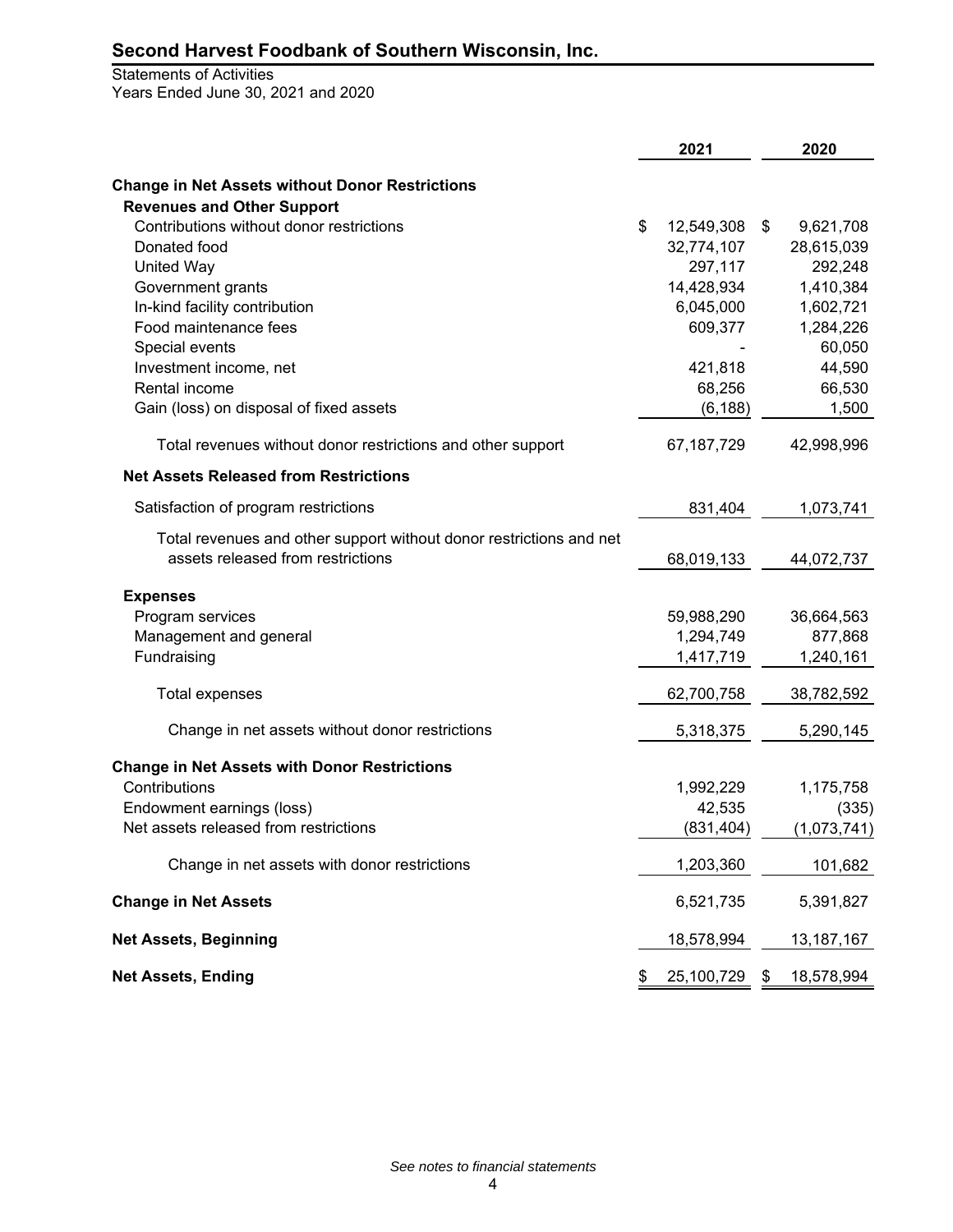#### Statements of Cash Flows

Years Ended June 30, 2021 and 2020

|                                                                        | 2021             | 2020            |
|------------------------------------------------------------------------|------------------|-----------------|
| <b>Cash Flow from Operating Activities</b>                             |                  |                 |
| Change in net assets                                                   | \$<br>6,521,735  | \$<br>5,391,827 |
| Adjustments to reconcile management and general to net cash flows from |                  |                 |
| operating activities:                                                  |                  |                 |
| Depreciation                                                           | 363,166          | 346,334         |
| Amortization                                                           | 3,514            | 3,514           |
| (Gain) loss on disposal of fixed assets                                | 6,188            | (1,500)         |
| Realized and unrealized (gains) losses on investments                  | (394, 755)       | 53,237          |
| Bad debt expense                                                       | 4,000            | 3,201           |
| Contributions restricted for the endowment                             | (30, 554)        |                 |
| Interest and dividends reinvested, net of investment expenses          | (45, 840)        | (53, 768)       |
| Changes in assets and liabilities:                                     |                  |                 |
| Accounts receivable                                                    | (23, 267)        | 151,817         |
| Grants and pledges receivable                                          | 114,355          | 115,156         |
| Other receivables                                                      | 80,544           | (19, 630)       |
| Inventory                                                              | 1,256,726        | (3,541,142)     |
| Prepaid expenses                                                       | (78,064)         | 6,693           |
| Accounts payable                                                       | (237, 464)       | 230,878         |
| Accrued payroll and payroll taxes                                      | 59,903           | 62,769          |
| Other liabilities                                                      | 21,047           | 45,088          |
| Refundable advances                                                    | (1,008,639)      | 1,401,590       |
| Net cash flows from operating activities                               | 6,612,595        | 4,196,064       |
| <b>Cash Flows from Investing Activities</b>                            |                  |                 |
| Purchases of fixed assets                                              | (397, 832)       | (105, 073)      |
| Proceeds from sale of fixed assets                                     | 3,000            | 1,500           |
| Purchase of investments                                                | (677, 123)       | (658, 273)      |
| Proceeds from sale of investments                                      | 699,865          | 701,677         |
| Net cash flows from investing activities                               | (372,090)        | (60, 169)       |
| <b>Cash Flows from Financing Activities</b>                            |                  |                 |
| Contributions restricted for the endowment                             | 30,554           |                 |
| Payments on capital lease obligation                                   | (22, 394)        | (22, 116)       |
| Net cash flows from financing activities                               | 8,160            | (22, 116)       |
| Net change in cash, cash equivalents and restricted cash               | 6,248,665        | 4,113,779       |
| Cash, Cash Equivalents and Restricted Cash, Beginning of Year          | 9,234,100        | 5,120,321       |
| Cash, Cash Equivalents and Restricted Cash, End of Year                | \$<br>15,482,765 | \$<br>9,234,100 |
| <b>Noncash Investing Activities</b>                                    |                  |                 |
| Fixed asset additions included within accounts payable                 | \$               | \$<br>45,370    |

**Reconciliation of Cash, Cash Equivalents and Restricted Cash to the Statements of Financial Position:**

|                                                       | 2021          | 2020      |
|-------------------------------------------------------|---------------|-----------|
| Cash and cash equivalents                             | 14.982.765 \$ | 8.734.100 |
| Cash designated for capital expenditures and reserves | 500.000       | 500.000   |
| Total cash, cash equivalents and restricted cash      | 15.482.765    | 9.234.100 |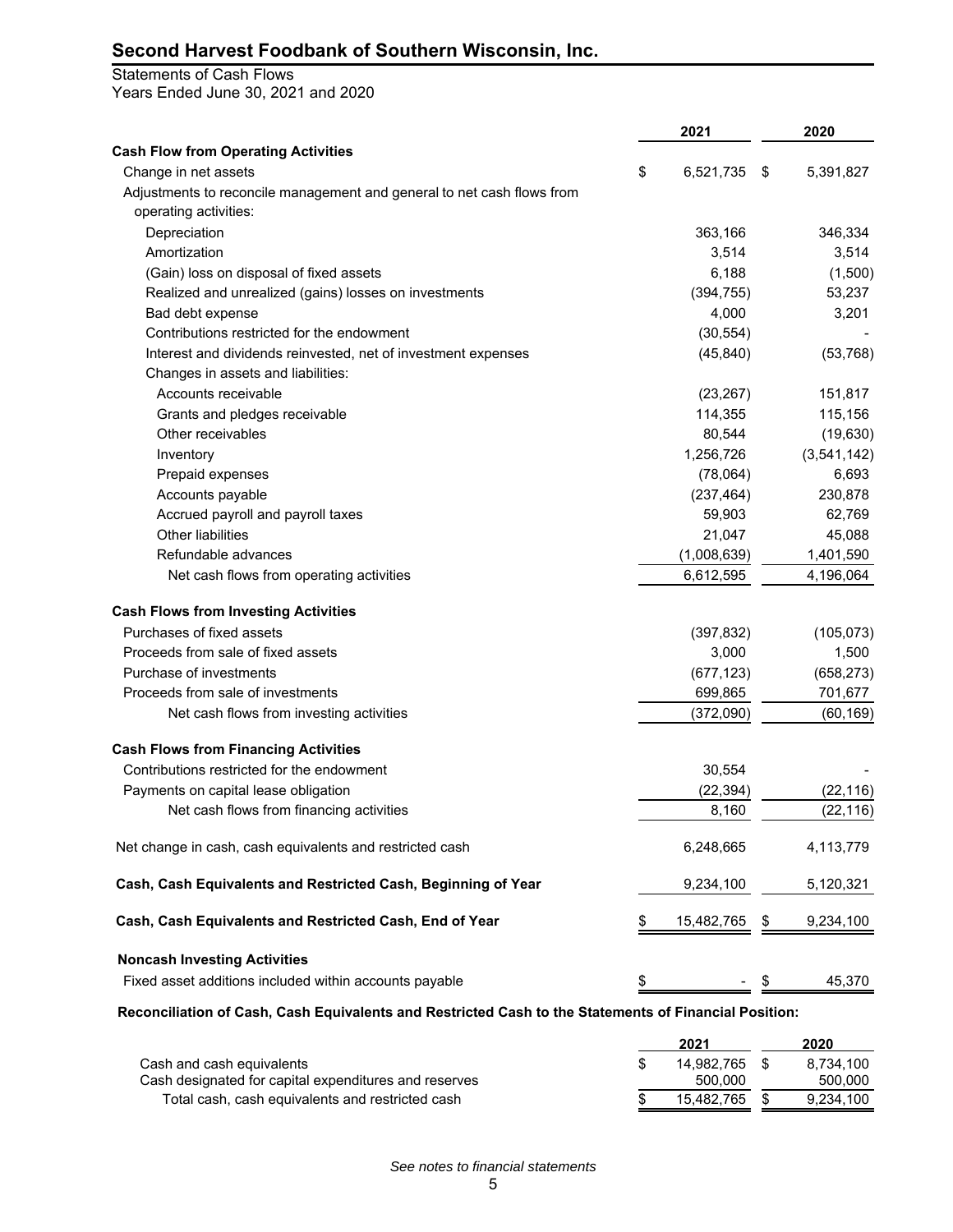Statement of Functional Expenses Year Ended June 30, 2021

|                               | Program<br><b>Services</b> |    | <b>Management</b><br>and General | <b>Fundraising</b> |    | <b>Total</b> |
|-------------------------------|----------------------------|----|----------------------------------|--------------------|----|--------------|
| Food                          | \$<br>47,669,623           | \$ |                                  | \$                 | \$ | 47,669,623   |
| Grants                        | 220,937                    |    |                                  |                    |    | 220,937      |
| Salaries and wages            | 2,321,670                  |    | 414,413                          | 568,384            |    | 3,304,467    |
| Employee benefits             | 454,526                    |    | 84,413                           | 110,385            |    | 649,324      |
| Payroll taxes                 | 165,096                    |    | 30,661                           | 40,095             |    | 235,852      |
| Vehicles                      | 392,825                    |    |                                  |                    |    | 392,825      |
| Insurance                     | 84,877                     |    | 27,850                           | 19,893             |    | 132,620      |
| Professional services         | 1,072,396                  |    | 435,542                          | 370,147            |    | 1,878,085    |
| Office supplies and equipment | 550,307                    |    | 31,809                           | 2,895              |    | 585,011      |
| Postage and shipping          | 2,015                      |    | 1,154                            | 161,874            |    | 165,043      |
| Printing                      | 7,057                      |    | 13,343                           | 6,732              |    | 27,132       |
| Ads, dues and subscriptions   | 9,662                      |    | 52,649                           | 854                |    | 63,165       |
| Bank charges                  | 106                        |    | 7,287                            | 115,665            |    | 123,058      |
| Telephone                     | 19,123                     |    | 21,468                           | 471                |    | 41,062       |
| Repairs and maintenance       | 139,760                    |    | 85,029                           | 1,741              |    | 226,530      |
| Transportation                | 46,435                     |    |                                  |                    |    | 46,435       |
| Occupancy                     | 6,488,116                  |    | 27,818                           | 9,253              |    | 6,525,187    |
| Conferences and travel        | 30,683                     |    | 9,000                            |                    |    | 39,683       |
| Depreciation                  | 302,327                    |    | 51,606                           | 9,233              |    | 363,166      |
| Other                         | 10,749                     |    | 707                              | 97                 |    | 11,553       |
| <b>Total expenses</b>         | 59,988,290                 |    | 1,294,749                        | 1,417,719          | S  | 62,700,758   |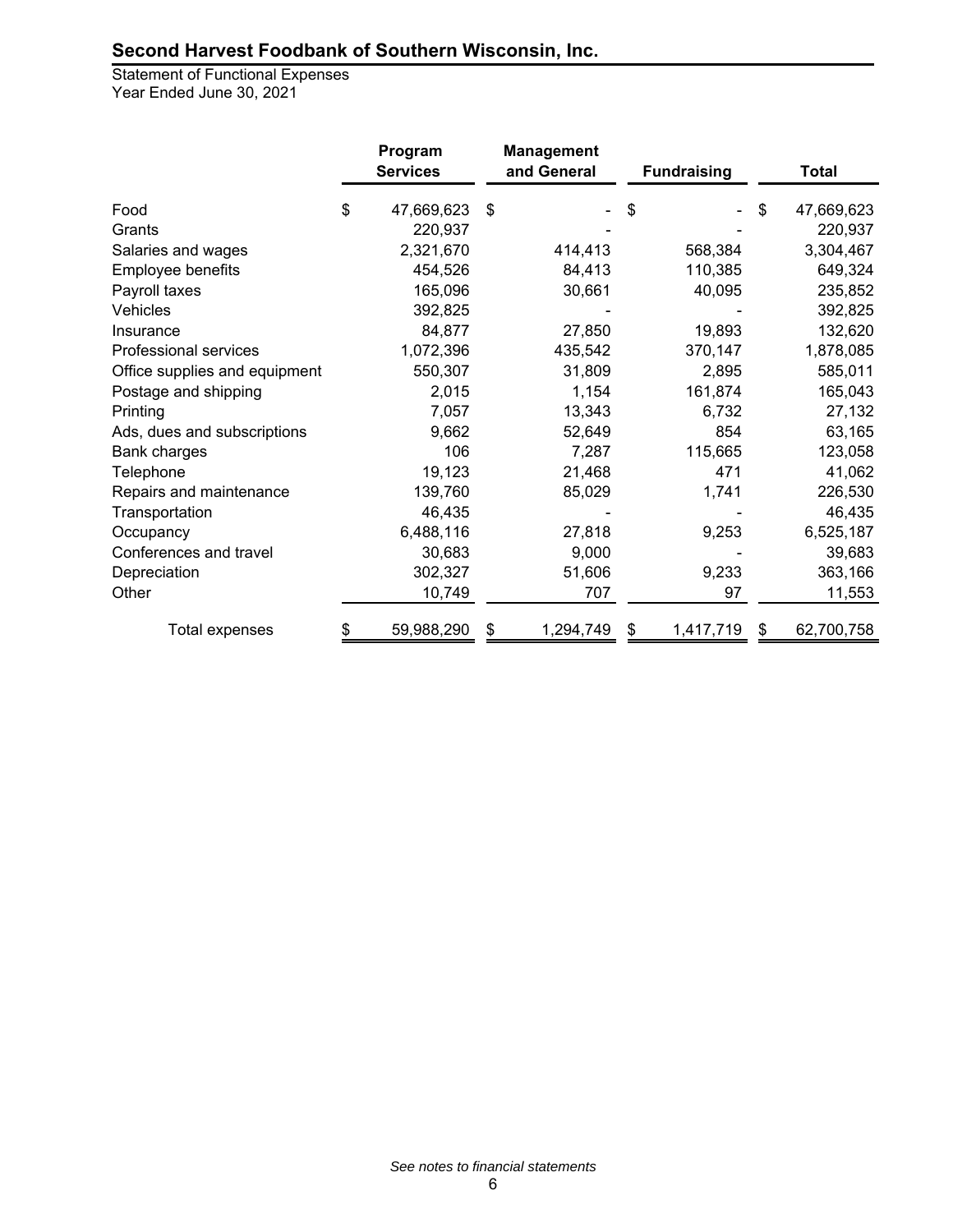Statement of Functional Expenses Year Ended June 30, 2020

|                               |    | Program<br><b>Services</b> |    | <b>Management</b><br>and General | <b>Fundraising</b> |    | <b>Total</b> |
|-------------------------------|----|----------------------------|----|----------------------------------|--------------------|----|--------------|
| Food                          | \$ | 30,408,051                 | \$ |                                  | \$                 | \$ | 30,408,051   |
| Grants                        |    | 351,436                    |    |                                  |                    |    | 351,436      |
| Salaries and wages            |    | 1,916,217                  |    | 330,986                          | 456,301            |    | 2,703,504    |
| Employee benefits             |    | 396,919                    |    | 67,085                           | 95,037             |    | 559,041      |
| Payroll taxes                 |    | 146,020                    |    | 24,679                           | 34,963             |    | 205,662      |
| Vehicles                      |    | 364,483                    |    |                                  |                    |    | 364,483      |
| Insurance                     |    | 70,233                     |    | 23,514                           | 16,816             |    | 110,563      |
| <b>Professional services</b>  |    | 371,996                    |    | 79,498                           | 361,405            |    | 812,899      |
| Office supplies and equipment |    | 340,609                    |    | 59,263                           | 1,841              |    | 401,713      |
| Postage and shipping          |    | 1,293                      |    | 3,656                            | 154,746            |    | 159,695      |
| Printing                      |    | 7,850                      |    | 14,116                           | 7,269              |    | 29,235       |
| Ads, dues and subscriptions   |    | 12,818                     |    | 36,054                           | 12,540             |    | 61,412       |
| Bank charges                  |    | 22                         |    | 21,568                           | 87,271             |    | 108,861      |
| Telephone                     |    | 13,484                     |    | 24,641                           | 1,178              |    | 39,303       |
| Repairs and maintenance       |    | 66,871                     |    | 73,927                           | 9,570              |    | 150,368      |
| Transportation                |    | 46,615                     |    |                                  |                    |    | 46,615       |
| Occupancy                     |    | 1,770,093                  |    | 40,210                           | 550                |    | 1,810,853    |
| Conferences and travel        |    | 69,361                     |    | 31,531                           | 674                |    | 101,566      |
| Depreciation                  |    | 305,417                    |    | 40,917                           |                    |    | 346,334      |
| Other                         |    | 4,775                      |    | 6,223                            |                    |    | 10,998       |
| Total expenses                | S  | 36,664,563                 | \$ | 877,868                          | 1,240,161          | S  | 38,782,592   |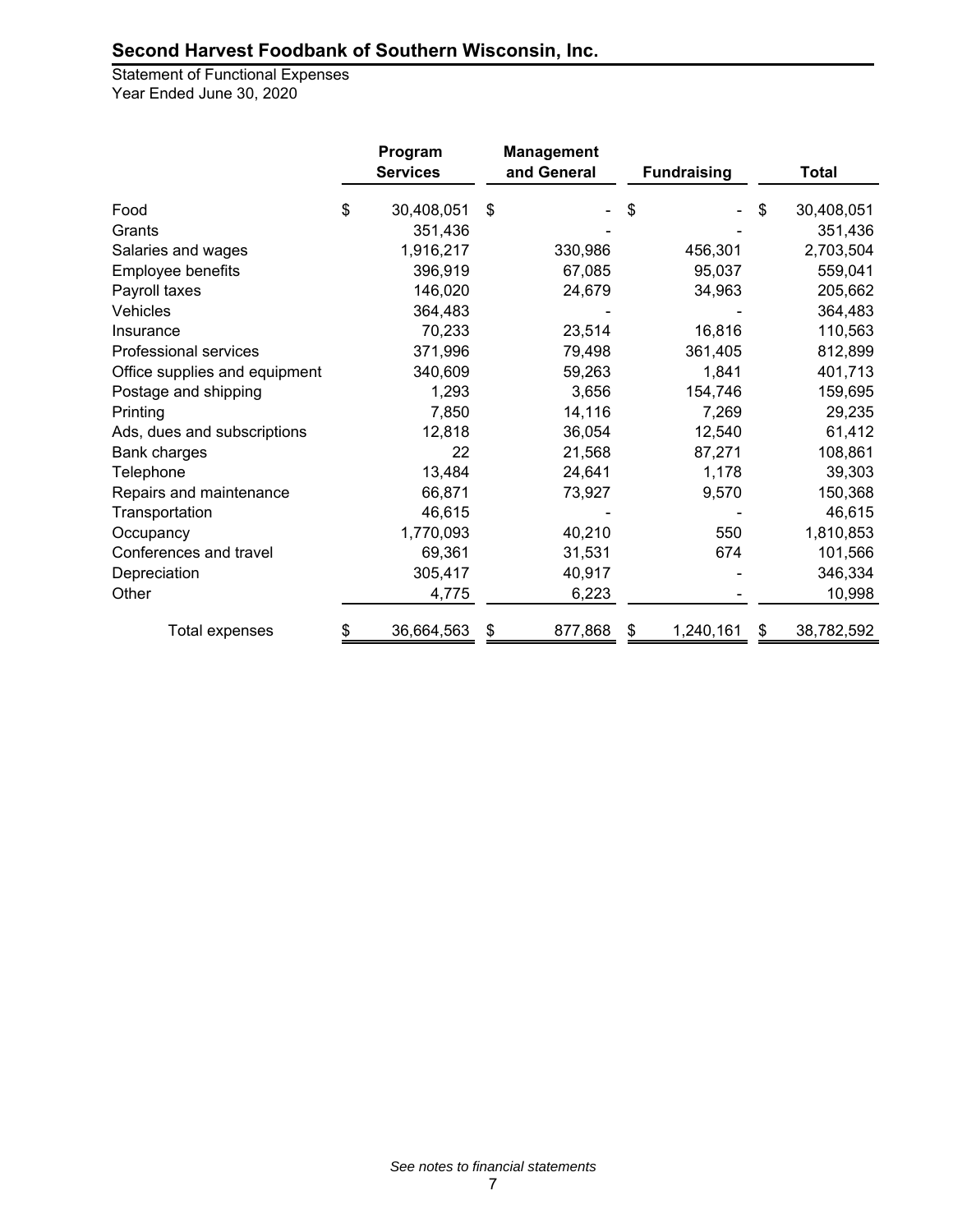#### **1. Information about the Organization and Summary of Significant Accounting Policies**

#### **Nature of Activities**

Second Harvest Foodbank of Southern Wisconsin, Inc. (the Organization) is a not-for-profit organization and a certified affiliate of the Feeding America network, the nation's leading network of food banks. The Organization solicits, collects and stores donated food from manufacturers, wholesalers and others, and makes it available to Section 501(c)(3) not-for-profit agencies that provide food to the needy in 16 southwestern Wisconsin counties.

#### **Basis of Accounting**

The accompanying financial statements have been prepared on the accrual basis of accounting in accordance with accounting principles generally accepted in the United States.

#### **Basis of Presentation**

The Organization reports information regarding its financial position and activities according to the following two classes of net assets that are based upon the existence or absence of restrictions that are placed by its donors:

*Net assets without donor restrictions* – Net assets that are not restricted by donors. Designations are voluntary, board-approved segregations of net assets for specific purposes, projects or investments. The designated net assets can be modified at any time by the Board of Directors.

*Net assets with donor restrictions* – Net assets whose use has been limited by donor-imposed time restrictions or purpose restrictions, including net assets that have been restricted by donors to be maintained by the Organization in perpetuity.

When a restriction expires (that is, when a stipulated time restriction ends, or purpose restrictions are accomplished), net assets with donor restrictions are reclassified to net assets without donor restrictions and reported in the statements of activities as net assets released from restrictions.

# **Cash and Cash Equivalents**

For purposes of the statements of cash flows, the Organization considers all money market accounts and certificates of deposit with a maturity of three months or less from the date of purchase to be cash equivalents, except those held in brokerage accounts. The Board of Directors has designated \$500,000 as of June 30, 2021 and 2020 for capital expenditures, which are classified as long-term assets on the statements of financial position at June 30, 2021 and 2020.

#### **Investments Held for Endowment**

Investments held for endowment consist of common stock, mutual funds and money market funds. Investments are carried at fair value, with realized and unrealized gains and losses reflected in the statements of activities. Common stocks are valued at the daily closing price reported by the exchange on which the securities are traded. Mutual funds held by the Organization are open-end mutual funds that are registered with the Securities and Exchange Commission. These funds are required to publish their daily net asset value and transact at that price. The mutual funds held by the Organization are deemed to be actively traded. Money market funds are valued at cost.

Investment securities are exposed to various risks such as interest rate, market and credit risks. Due to the level of risk associated with certain investments, it is at least reasonably possible that changes in the values of investments will occur in the near term.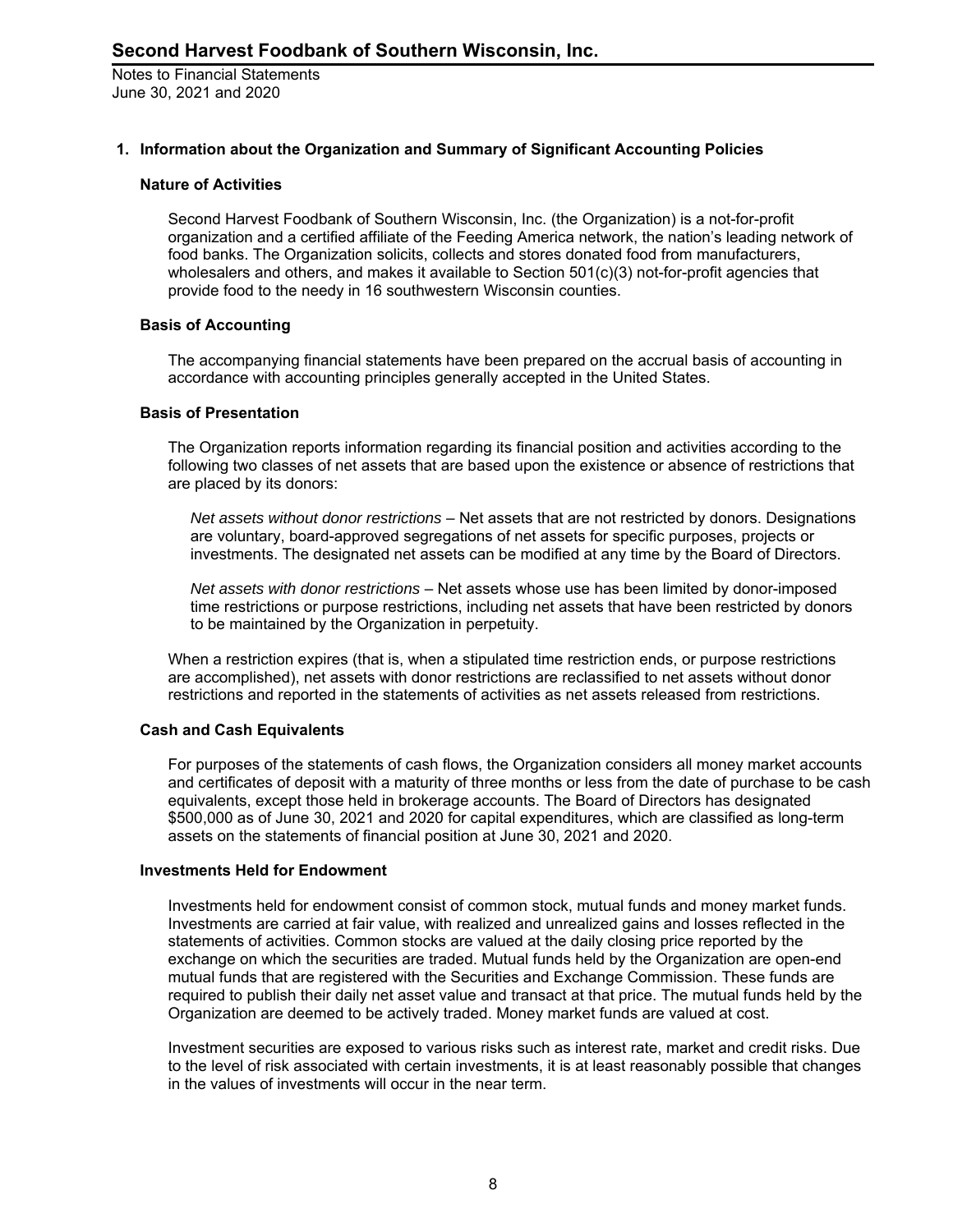#### **Accounts Receivable**

The Organization assesses collectibility of amounts due prior to the recognition of revenues. Accounts receivable are recorded at net realizable value when the amounts are due in accordance with contracts with customers. Accounts are written-off through bad debt expense when the Organization has exhausted all collection efforts and determines accounts are impaired based on changes in credit worthiness.

#### **Grants and Pledges Receivable**

Unconditional grants and pledges receivable are at stated fair value at the date of initial recognition, net of the allowance for bad debts. Grants and pledges receivable expected to be collected beyond one year are recorded at their present values, discounted at a risk free rate based on the duration of the date the grant or pledge is received. No discount was deemed necessary as of June 30, 2021 and 2020.

The allowance for bad debts is maintained at a level that is management's best estimate of probable bad debts incurred as of the statements of financial position date. Management's determination of the adequacy of the allowance is based on an evaluation of the grants and pledges receivables, past collection experience, current economic conditions, volume, growth and composition of the grants and pledges receivables, and other relevant factors. Receivables are charged to expense when the individual balances are determined to be uncollectible. No allowance for bad debts has been made at June 30, 2021 and 2020, as management considers all amounts fully collectible.

#### **Inventory**

Inventory items are valued either based on the approximate average wholesale cost as determined by an annual study done by Feeding America or by using the purchased cost using the first in first out basis. Inventory consisted of the following:

|                                      | 2021            |      | 2020      |
|--------------------------------------|-----------------|------|-----------|
| Inventory - Donated                  | $$1,000,289$ \$ |      | 1.385.309 |
| Inventory - Purchased                | 1.072.897       |      | 747.437   |
| <b>Inventory - Government Grants</b> | 1,208,563       |      | 992.821   |
| Inventory - Mixed Boxes              |                 |      | 1.412.908 |
| Total                                | \$3.281.749     | - \$ | 4,538,475 |

#### **Fixed Assets**

Fixed assets purchased are recorded at cost. Donations of fixed assets are recorded as contributions at fair value at the date of donation. Such donations are reported as increases in net assets without donor restrictions unless the donor has restricted the donated asset. Assets donated with explicit restrictions regarding their use and contributions of cash that must be used to acquire fixed assets are reported as contributions with donor restrictions. Absent donor stipulations regarding how long those donated assets must be maintained, the Organization reports expirations of donor restrictions when the donated or acquired assets are placed in service or as instructed by the donor. The Organization reclassifies net assets with donor restrictions to net assets without donor restrictions at that time. The Organization has a capitalization policy to expense all items under \$1,000.

Depreciation is provided for by the straight-line method over the estimated useful lives of the assets.

The Organization reviews long-lived assets, including land, building, building improvements and other fixed assets, for impairment whenever events or changes in business circumstances indicate that the carrying amount of an asset may not be fully recoverable. An impairment loss would be recognized when the estimated future cash flows from the use of the asset are less than the carrying amount of that asset. There have been no such losses as of June 30, 2021 and 2020.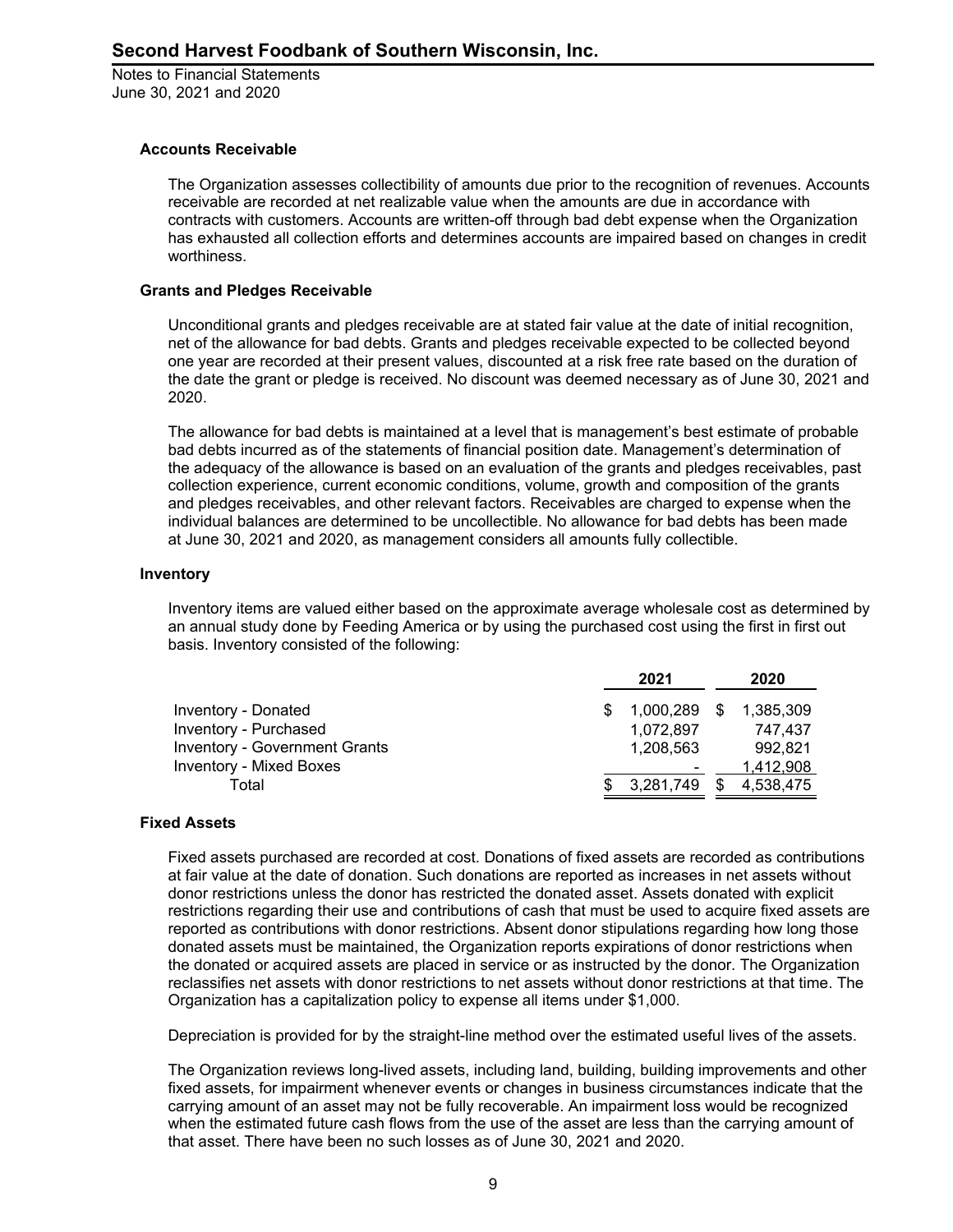# **Refundable Advances**

Refundable advances represent advance payments received from grantors to be used for programs in future years and funds received from the Paycheck Protection Program (PPP) discussed further in note 4.

#### **Income Tax Status**

The Organization is exempt from federal income tax under Section  $501(c)(3)$  of the Internal Revenue Code and corresponding provisions of Wisconsin law, and accordingly, is not subject to federal or state income taxes. However, income from certain activities not directly related to the tax-exempt purpose may be subject to taxation as unrelated business income.

The Organization must recognize the tax benefit associated with the tax positions taken for tax return purposes when it is more likely than not the position will be sustained. The Organization does not believe there are any material uncertain tax positions, and, accordingly, they did not recognize any liability for unrecognized tax benefits. For the years ended June 30, 2021 and 2020, there were no interest or penalties recorded or included in the financial statements.

# **Contributions and Grants**

The Organization recognizes all unconditional contributions and grants as income in the period the unconditional contributions and grants are received. Conditional contributions and grants, that is, those with a measurable performance or other barrier, and a right of return, are not recognized until the conditions on which they depend have been met. Contributions and grants received are recorded without donor restrictions or with donor restrictions, depending on the existence and/or nature of any donor limitations on use of the funds. Grants where the conditions and restrictions are met simultaneously are presented as without donor restrictions on the statements of activities. There were \$392,951 and \$1,401,590 of conditional contributions and grants received and included in refundable advances at June 30, 2021 and 2020, respectively. As of June 30, 2021 there was an additional \$10,679,844 of conditional grant revenue, which is expected to be recognized in future years when the conditions are met. As of June 30, 2020 there was \$2,851,547 of conditional grant revenue, which was recognized during 2021 when the conditions were met.

# **Food Maintenance Fees**

The Organization bills member agencies food maintenance fees based on the products distributed to the member agencies. Pricing of the food maintenance fees are set by the Feeding America. The Organization utilized the portfolio approach, an allowable practical expedient in the accounting guidance, to analyze the contracts with members related to food maintenance fees. The transaction price is net of any stated or implied discount and determined at the time of purchase.The Organization is obligated to provide products as ordered by the member, and completion of this performance obligation occurs upon delivery or receipt of the product by the member. Payment is due 30 days from the date of purchase. Food products are typically nonrefundable. The net realizable value of receivables from members are \$38,282 and \$16,533 as of June 30, 2021 and 2020, respectively, and included in accounts receivable on the statements of financial position. Member agencies may pay in advance, receive payment from others on their behalf, or receive grants from the Organization which are recorded as credits in their individual purchasing accounts with the Organization. The member credits are \$122,150 and \$101,103 as of June 30, 2021 and 2020, respectively, and presented as other liabilities on the statements of financial position.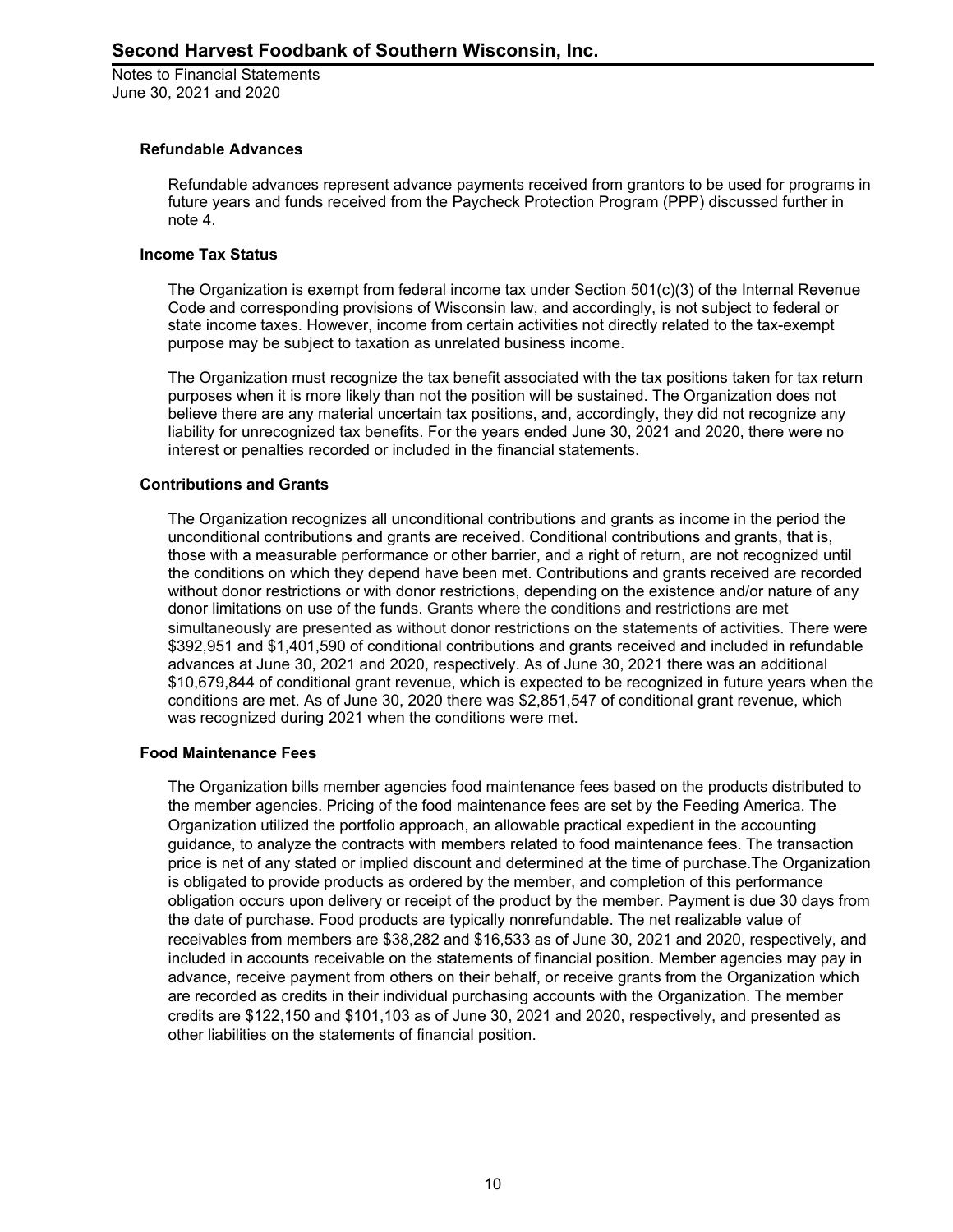#### **Use of Estimates**

The preparation of financial statements in conformity with generally accepted accounting principles requires management to make estimates and assumptions that affect the reported amounts of assets and liabilities and disclosure of contingent assets and liabilities at the date of the financial statements and the reported amounts of revenues and expenses during the reporting period. Actual results could differ from these estimates.

#### **Expense Allocation**

The costs of providing the various programs and other activities have been summarized on a functional basis in the statements of functional expenses. Accordingly, certain costs have been allocated among the programs and supporting services benefited. Costs common to multiple functions have been allocated among the various functions benefited based upon estimates of time expended (salaries and wages, employee benefits and payroll taxes), square footage of space utilized (occupancy expenses, depreciation, and repairs and maintenance), and program headcounts (office supplies and equipment). Management and general expenses include those costs that are not directly identifiable with any specific program, but which provide for the overall support and direction of the Organization. Fundraising costs are expensed as incurred, even though they may result in contribution received in future years. The Organization generally does not conduct its fundraising activities in conjunction with its other activities.

#### **Reclassification**

For comparability, certain 2020 amounts have been reclassified to conform with classifications adopted in 2021. The reclassifications have no effect on reported amounts of net assets or change in net assets.

#### **Recent Accounting Pronouncements**

In September 2020, Financial Accounting Standards Board (FASB) issued Accounting Standards Update (ASU) No. 2020-07, *Not-for-Profit Entities (Topic 958) Presentation and Disclosures by Notfor-Profit Entities for Contributed Nonfinancial Assets* (ASU No. 2020-07). ASU No. 2020-07 improves financial reporting by providing new presentation and disclosure requirements about contributed nonfinancial assets, including additional disclosure requirements for recognized contributed services. The standard will be required to be applied retrospectively for annual periods beginning after June 15, 2021 (2022). Early adoption is permitted. Management is currently assessing the effect that ASU No. 2020-07 will have on its financial statements.

In February 2016, FASB issued ASU No. 2016-02, *Leases (Topic 842)* that amends the treatment for leases. The new accounting model for leases capitalizes all leases greater than twelve months, both capital and operating, as assets and liabilities on the statement of financial position. The Organization will be required to apply the standard for fiscal years and reporting periods beginning after December 15, 2021 (2023). Early adoption is permitted. Management is currently evaluating the impact of the ASU on the Organization's financial statements.

#### **2. Grants and Pledges Receivable**

Grants and pledges receivable are due as follows as of June 30:

|                    |    | 2021    | 2020 |         |  |
|--------------------|----|---------|------|---------|--|
| Less than one year | S  | 242.813 | - \$ | 318.668 |  |
| One to five years  |    | 7.500   |      | 50,000  |  |
| Total              | \$ | 250,313 | S    | 368,668 |  |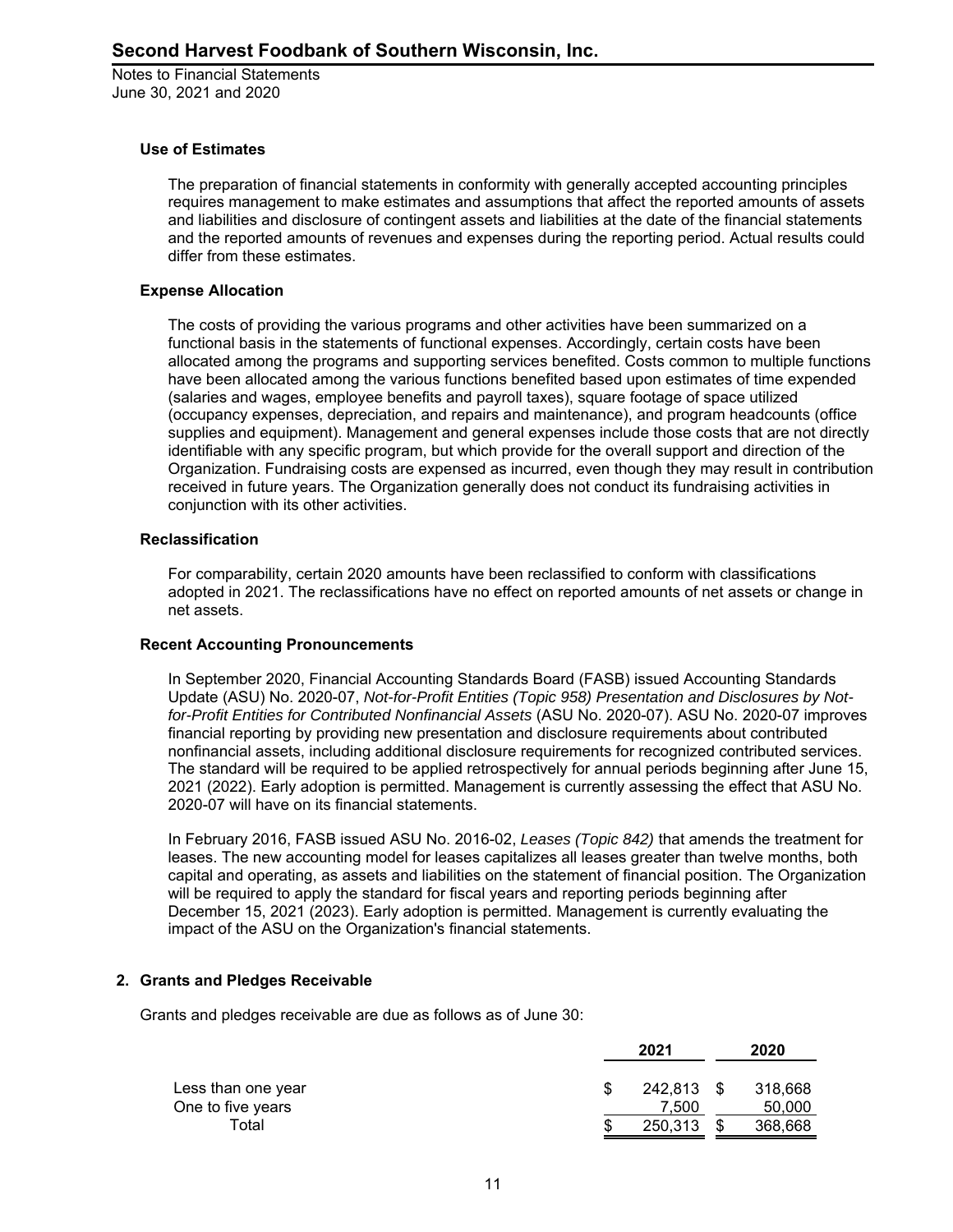# **3. Fair Value Measurements and Investments**

Fair value is the price that would be received from selling an asset or paid to transfer a liability in an orderly transaction between market participants on the measurement date. When determining fair value, the Organization considers the principal or most advantageous market in which it would transact and considers assumptions that market participants would use when pricing the asset or liability; such as, inherent risk, transfer restrictions and risk of nonperformance.

The framework for measuring fair value provides a fair value hierarchy that requires the Organization to maximize the use of observable inputs and minimize the use of unobservable inputs when measuring fair value. A financial instrument's categorization in the fair value hierarchy is based upon the lowest level of input that is significant to the fair value measurement. The hierarchy establishes three levels of inputs that may be used to measure fair value:

Level 1 - Quoted prices in active markets for identical assets or liabilities.

Level 2 - Inputs other than level one that are observable, either directly or indirectly, such as quoted prices in active markets for similar assets or liabilities; quoted prices for identical or similar assets or liabilities in markets that are not active; or other inputs that are observable or can be corroborated by observable market data for substantially the full term of the assets or liabilities.

Level 3 - Unobservable inputs that are supported by little or no market activity and are significant to the fair value of the assets or liabilities.

The following tables present financial instruments measured at fair value on a recurring basis by classification within the fair value hierarchy as of June 30:

|                                                                                                                  | 2021 |                                 |    |         |      |         |    |                                 |
|------------------------------------------------------------------------------------------------------------------|------|---------------------------------|----|---------|------|---------|----|---------------------------------|
|                                                                                                                  |      | Level 1                         |    | Level 2 |      | Level 3 |    | Total                           |
| Domestic common stocks and equity funds<br>Foreign common stocks and equity funds<br>Domestic fixed income funds | S    | 1,114,631<br>602,507<br>378,991 | \$ |         | \$   |         | S  | 1,114,631<br>602,507<br>378,991 |
| Total assets measured at fair value                                                                              | S    | 2,096,129                       | \$ |         | S    |         |    | 2,096,129                       |
| Money market funds                                                                                               |      |                                 |    |         |      |         |    | 30,318                          |
| Total investments held for endowment                                                                             |      |                                 |    |         |      |         |    | 2,126,447                       |
|                                                                                                                  |      |                                 |    |         | 2020 |         |    |                                 |
|                                                                                                                  |      | Level 1                         |    | Level 2 |      | Level 3 |    | Total                           |
| Domestic common stocks and equity funds<br>Foreign common stocks and equity funds<br>Domestic fixed income funds | \$   | 850,206<br>534,851<br>295,568   | \$ |         | \$   |         | \$ | 850,206<br>534,851<br>295,568   |
| Total assets measured at fair value                                                                              |      | 1,680,625                       | \$ |         |      |         |    | 1,680,625                       |
| Money market funds                                                                                               |      |                                 |    |         |      |         |    | 27,969                          |
| Total investments held for endowment                                                                             |      |                                 |    |         |      |         |    | 1,708,594                       |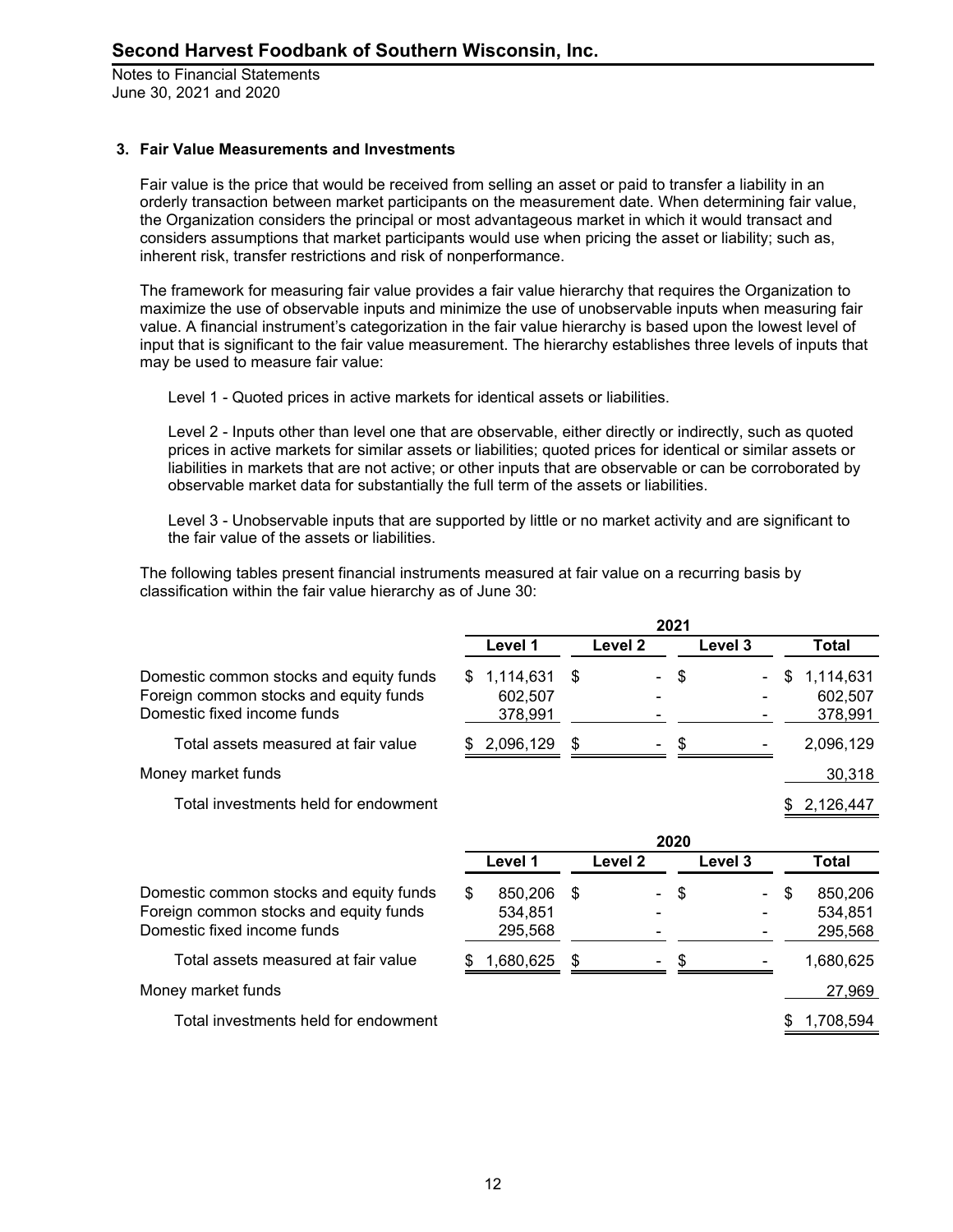> The Organization's calculation methodologies used to measure fair values of its investments are described in Note 1. The valuation of money market funds are determined using cost and are therefore excluded from the fair value hierarchy. There have been no changes in the methodologies used at June 30, 2021 and 2020. The methods described may produce a fair value calculation that may not be indicative of net realizable value or reflective of future fair values. Furthermore, although the Organization believes its valuation methods are appropriate and consistent with other market participants, the use of different methodologies or assumptions to determine the fair value of certain financial instruments could result in a different fair value measurement at the reporting date.

Net investment income is comprised of the following:

|                                            |   | 2021      | 2020      |  |
|--------------------------------------------|---|-----------|-----------|--|
| Interest and dividends - general           | S | 23.758    | 57,406    |  |
| Interest and dividends - endowment fund    |   | 60.670    | 57,139    |  |
| Net realized and unrealized gains (losses) |   | 394.755   | (53, 237) |  |
| Expenses                                   |   | (14, 830) | (17, 053) |  |
| Total                                      |   | 464,353   | 44.255    |  |

# **4. Paycheck Protection Program (PPP)**

In 2020, the Organization received proceeds in the amount of \$633,930 under the PPP which was established as part of the Coronavirus Aid, Relief and Economic Security (CARES) Act and is administered through the Small Business Administration (SBA). The PPP provided loans to qualifying nonprofit organizations in amounts up to 2.5 times their average monthly payroll expenses and was designed to provide a direct financial incentive for qualifying non-profit organizations to keep their workforce employed during the Coronavirus crisis. PPP loans are uncollateralized and guaranteed by the SBA. Advances from the PPP are forgivable after a "covered period" (eight or twenty-four weeks) as long as the borrower maintains its payroll levels and uses the proceeds for eligible expenses, including payroll, benefits, mortgage interest, rent and utilities. The forgiveness amount will be reduced if the borrower terminates employees or reduces salaries and wages more than 25 percent during the covered period. During 2020, the Organization initially recorded the funds as a refundable advance and recorded the forgiveness in accordance with guidance for conditional contributions in 2021 when there was no longer a measurable performance or other barrier and a right of return of the PPP loan, or when such conditions were explicitly waived. PPP loan terms provide for customary events of default, including payment defaults, breaches of representations and warranties, and insolvency events and may be accelerated upon the occurrence of one or more of these events of default. Additionally, PPP loan terms do not include prepayment penalties.

During 2020, the Organization determined this was a conditional contribution when received and concluded that the right of return and barriers associated with forgiveness were not met prior to June 30, 2020. As a result, the Organization considered the PPP funding to be a refundable advance as of June 30, 2020. The refundable advance was reflected as a liability on the statements of financial position. During 2021, the Organization determined it met the barriers and conditions of the program, received notice from SBA that the PPP loan had been forgiven in full and recognized government grants revenue.

The SBA reserves the right to audit any PPP loan, regardless of size. These audits may occur after forgiveness has been granted. In accordance with the CARES Act, all borrowers are required to maintain their PPP loan documentation for six years after the PPP loan was forgiven or repaid in full and to provide that documentation to the SBA upon request.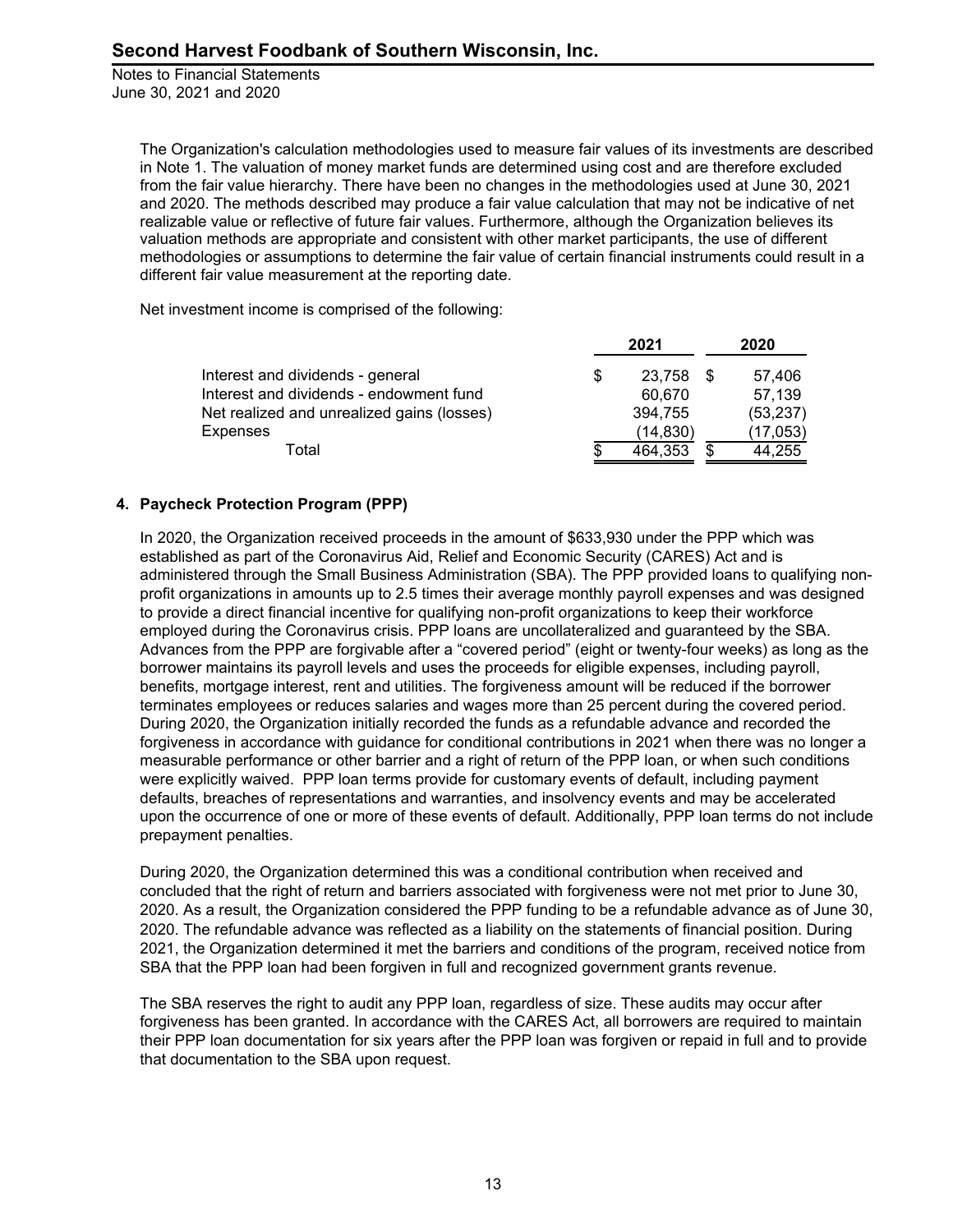# **5. Net Assets**

Net assets with donor restrictions were as follows at June 30:

|                              | 2021      |      | 2020      |  |  |
|------------------------------|-----------|------|-----------|--|--|
| Time or purpose restrictions |           |      |           |  |  |
| Drive out hunger             | \$        | - \$ | 83,019    |  |  |
| Kids café fund               | 504,028   |      | 476,727   |  |  |
| Mobile pantry                | 663,832   |      | 243,724   |  |  |
| Foodshare outreach           | 64,022    |      | 73,945    |  |  |
| Share your holidays          | 30,000    |      | 112,500   |  |  |
| School pantries              | 724,277   |      | 12,872    |  |  |
| Endowment fund earnings      | 52.454    |      | 9.919     |  |  |
| Pandemic relief              | 200,000   |      | 100,000   |  |  |
| Other                        | 46.899    |      |           |  |  |
| Held in perpetuity           | 177,071   |      | 146,517   |  |  |
| Total                        | 2.462.583 |      | 1,259,223 |  |  |

Net assets without donor restrictions were board designated for the following purposes:

|                      | 2021                   | 2020      |
|----------------------|------------------------|-----------|
| Endowment fund       | 1.902.476 \$ 1.552.158 |           |
| Capital expenditures | 500,000                | 500,000   |
| Operating reserve    | 6.102.000              | 6.102.000 |
| Total                | 8.504.476              | 8.154.158 |

# **6. Endowment**

The Organization's endowment consists of a fund of donor-restricted endowment gifts and a fund established by the Board of Directors to serve as a permanent capital base in support of the Organization's mission to end hunger in southwestern Wisconsin through community partnerships. The balances include funds designated by the Board of Directors to function as an endowment and donor restricted contributions for endowment. As required by accounting principles generally accepted in the United States of America, net assets associated with endowment funds, including funds designated by the Board of Directors to function as endowments, are classified and reported based on the existence or absence of donor-imposed restrictions.

The Board of Directors of the Organization has interpreted the Uniform Prudent Management of Institutional Funds Act (UPMIFA) as requiring the preservation of fair value of the original gift as of the gift date of the donor-restricted endowment funds absent explicit donor stipulations to the contrary. As a result of this interpretation, the Organization classifies as net assets with donor restrictions that are perpetual in nature (a) the original value of gifts donated to the perpetual endowment, (b) the original value of subsequent gifts to the perpetual endowment, and (c) accumulations to the perpetual endowment made in accordance with the direction of the applicable donor gift instrument at the time the accumulation is added to the fund. The remaining portion of the donor-restricted endowment fund that is not classified in net assets with donor restrictions that are perpetual in nature is classified as net assets with donor restrictions available for appropriation until those amounts are appropriated for expenditure by the Organization in a manner consistent with the standard of prudence described by UPMIFA.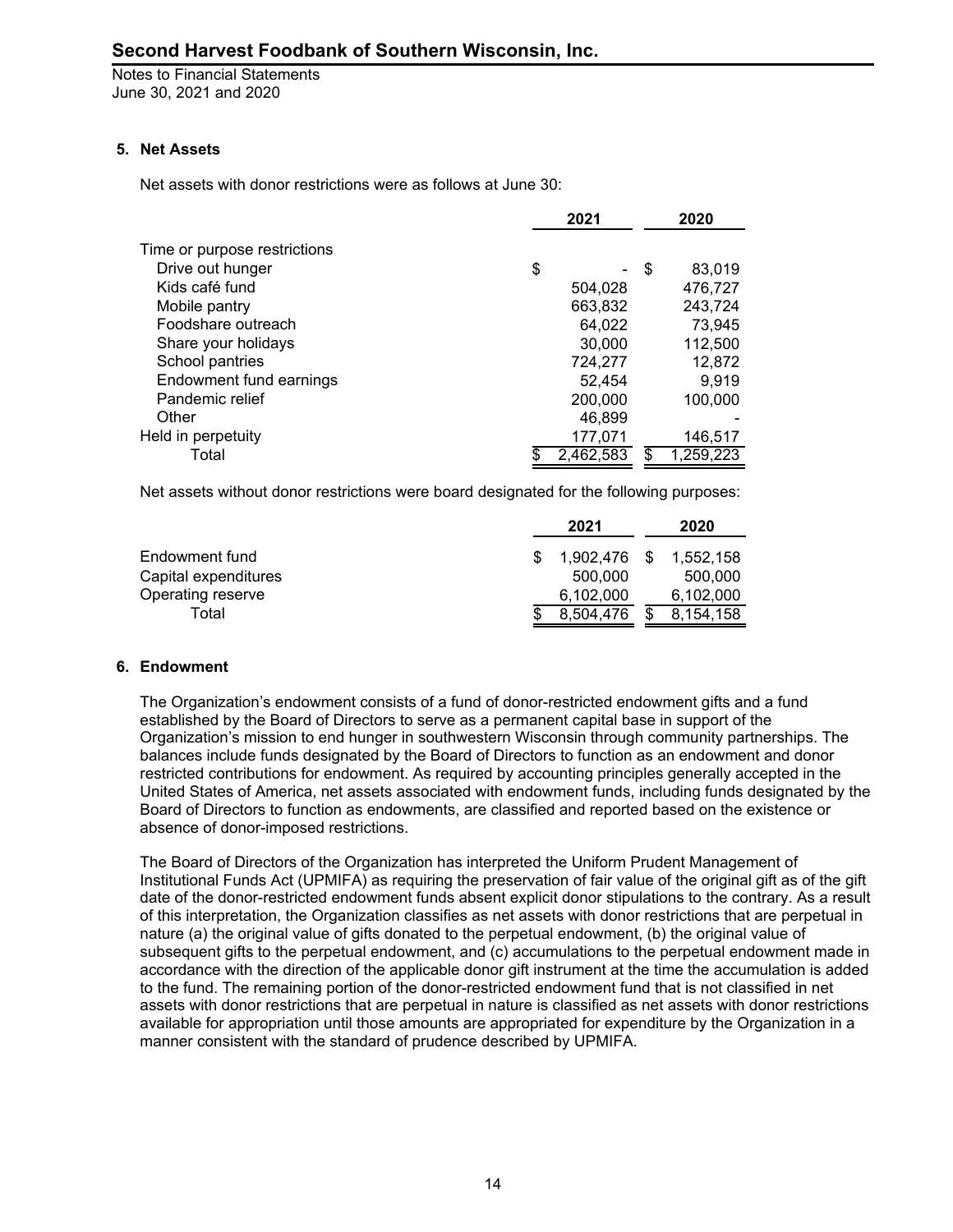> In accordance with UPMIFA, the Organization considers the following factors in making a determination to appropriate or accumulate donor-restricted endowment funds:

- The duration and preservation of the endowment
- The purposes of the Organization and the endowment
- General economic conditions
- The possible effect of inflation or deflation
- The expected total return from income and the appreciation of investments
- Other resources of the Organization
- The investment policy of the Organization

The following table shows the composition of endowment net assets by restriction as June 30, 2021 for those endowments under the control of the Organization:

|                                  | <b>Without</b> |                                     | <b>With Donor Restrictions</b> |                                       |  |                               |     |           |
|----------------------------------|----------------|-------------------------------------|--------------------------------|---------------------------------------|--|-------------------------------|-----|-----------|
|                                  |                | <b>Donor</b><br><b>Restrictions</b> |                                | <b>Available for</b><br>Appropriation |  | Perpetual in<br><b>Nature</b> |     | Total     |
| Donor restricted endowment funds |                | $\sim$                              |                                | 52.454                                |  | 177.071                       | -\$ | 229,525   |
| Board designated endowment funds |                | 1.902.476                           |                                | $\overline{\phantom{a}}$              |  | $\overline{\phantom{0}}$      |     | 1,902,476 |
| <b>Total Endowment Funds</b>     |                | 1,902,476                           |                                | 52,454                                |  | 177.071                       |     | 2.132.001 |

The endowment related activities for the year ended June 30, 2021, were as follows:

|                               | <b>Without</b>                      | <b>With Donor Restrictions</b>        |     |                               |                 |
|-------------------------------|-------------------------------------|---------------------------------------|-----|-------------------------------|-----------------|
|                               | <b>Donor</b><br><b>Restrictions</b> | <b>Available for</b><br>Appropriation |     | Perpetual in<br><b>Nature</b> | Total           |
| Beginning balance             | 1,552,158                           | 9,919                                 | -S  | 146,517                       | 1,708,594       |
| Contributions                 |                                     | ٠                                     |     | 30,554                        | 30,554          |
| Net investment income         | 398,060                             | 42,535                                |     | $\overline{\phantom{0}}$      | 440,595         |
| Appropriated for distribution | (47, 742)                           | ۰                                     |     |                               | (47, 742)       |
| <b>Ending Balance</b>         | 1,902,476                           | 52,454                                | \$. | 177.071                       | \$<br>2,132,001 |

At June 30, 2021 \$5,554 of the contributions restricted for the endowment during 2021 had not been transferred to investments and is within cash and cash equivalents at year end.

The following table shows the composition of endowment net assets by restriction as of June 30, 2020, for those endowments under the control of the Organization:

|                                  | <b>Without</b> |                                     | <b>With Donor Restrictions</b> |                                       |    |                               |      |           |
|----------------------------------|----------------|-------------------------------------|--------------------------------|---------------------------------------|----|-------------------------------|------|-----------|
|                                  |                | <b>Donor</b><br><b>Restrictions</b> |                                | <b>Available for</b><br>Appropriation |    | Perpetual in<br><b>Nature</b> |      | Total     |
| Donor restricted endowment funds |                | $\sim 100$                          |                                | 9.919                                 | -S | 146,517                       | - \$ | 156,436   |
| Board designated endowment funds |                | 1,552,158                           |                                | ۰                                     |    |                               |      | 1,552,158 |
| <b>Total Endowment Funds</b>     |                | ,552,158                            |                                | 9.919                                 |    | 146.517                       |      | ,708,594  |

The endowment related activities for the year ended June 30, 2020, were as follows:

|                               | Without |                                     | <b>With Donor Restrictions</b> |                                       |   |                               |     |           |
|-------------------------------|---------|-------------------------------------|--------------------------------|---------------------------------------|---|-------------------------------|-----|-----------|
|                               |         | <b>Donor</b><br><b>Restrictions</b> |                                | <b>Available for</b><br>Appropriation |   | Perpetual in<br><b>Nature</b> |     | Total     |
| Beginning balance             |         | 1,594,696                           |                                | 10,254                                | S | 146,517                       | \$. | 1,751,467 |
| Contributions                 |         | 109                                 |                                | $\blacksquare$                        |   |                               |     | 109       |
| Net investment loss           |         | (12, 817)                           |                                | (335)                                 |   |                               |     | (13, 152) |
| Appropriated for distribution |         | (29, 830)                           |                                | ۰                                     |   |                               |     | (29, 830) |
| <b>Ending Balance</b>         |         | 1,552,158                           |                                | 9,919                                 |   | 146,517                       |     | 1,708,594 |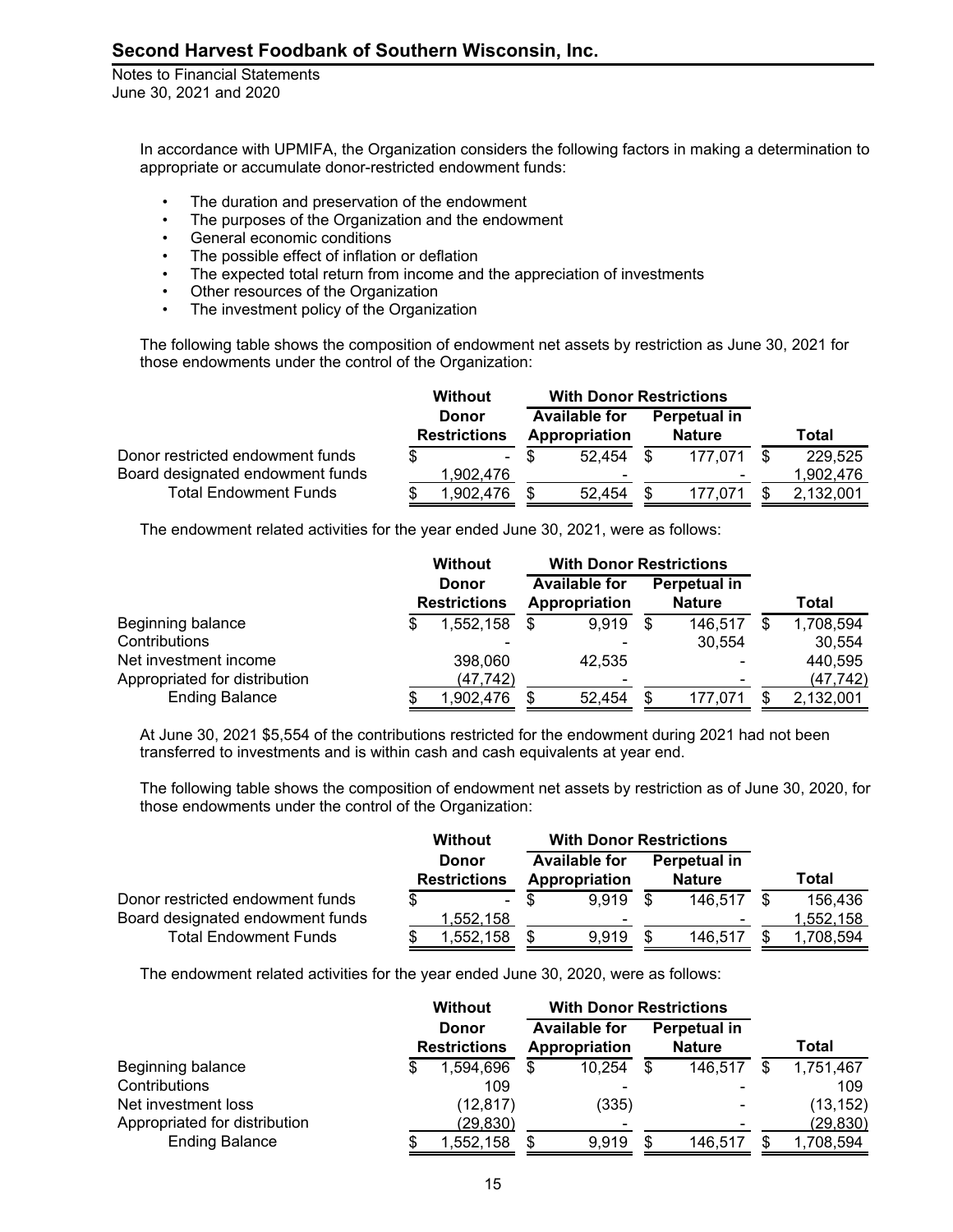> From time to time, the fair value of assets associated with individual donor-restricted endowment funds may fall below the level that the donor or UPMIFA requires the Organization to retain as a fund of perpetual duration. These deficiencies can result from unfavorable market fluctuations that occur after the investment of contributions with donor restrictions and continued appropriation for certain programs that were deemed prudent by the Board of Directors. In accordance with accounting principles generally accepted in the United States of America, deficiencies of this nature would be reported as net assets with donor restrictions. There were no such deficiencies as of June 30, 2021 and 2020.

> The Organization has adopted investment and spending policies for endowment assets that attempt to provide a predictable stream of funding to programs supported by its endowment while seeking to maintain the purchasing power of the endowment assets. Under this policy, as approved by the Board of Directors, the endowment assets are invested in a manner that is intended to produce results that exceed the price and yield results of a diversified equity-related benchmark while assuming a moderate level of investment risk. The Organization expects its endowment funds, over time, to provide an average rate of return that outpaces spending, inflation and expenses annually. Actual returns in any given year will vary.

> To satisfy its long-term rate-of-return objectives, the Organization relies on a total return strategy in which investment returns are achieved through both capital appreciation (realized and unrealized) and current yield (interest and dividends). The Organization targets a diversified asset allocation that places a great emphasis on equity-based investments to achieve its long-term return objectives within prudent risk constraints.

At least annually, the Board of Directors determines the amount available for distribution.

# **7. Contributed Services**

Donated services are recognized if the services (a) create or enhance non-financial assets or (b) require specialized skills, are performed by people with those skills, and would have otherwise been purchased by the Organization.

A substantial number of unpaid volunteers have made significant contributions of their time to develop the Organization's programs. The value of this contributed time is not reflected in the accompanying financial statements since it does not meet the criteria above and it is not susceptible to objective measurement or valuation.

The Alliant Energy Center provided in-kind rent and services to the Organization to support operations during the pandemic. The value of in-kind rent and services is included as in-kind facilities revenue and the corresponding occupancy expense on the statements of activities for the years ending June 30, 2021 and 2020 were \$6,045,000 and \$1,602,721, respectively.

# **8. Retirement Plan**

The Organization has a profit-sharing plan covering all full-time employees over the age of 21 and having at least six months of service. The Organization matches 100 percent of employee contributions up to a total of 5 percent of a participant's compensation. Benefits paid under this plan totaled \$102,228 and \$98,130 for the years ended June 30, 2021 and 2020, respectively.

# **9. Major Donor**

The Organization receives food donations from retail stores, wholesalers and producers. One national retailer accounted for 26 percent of donated food in 2021 and 22 percent in 2020.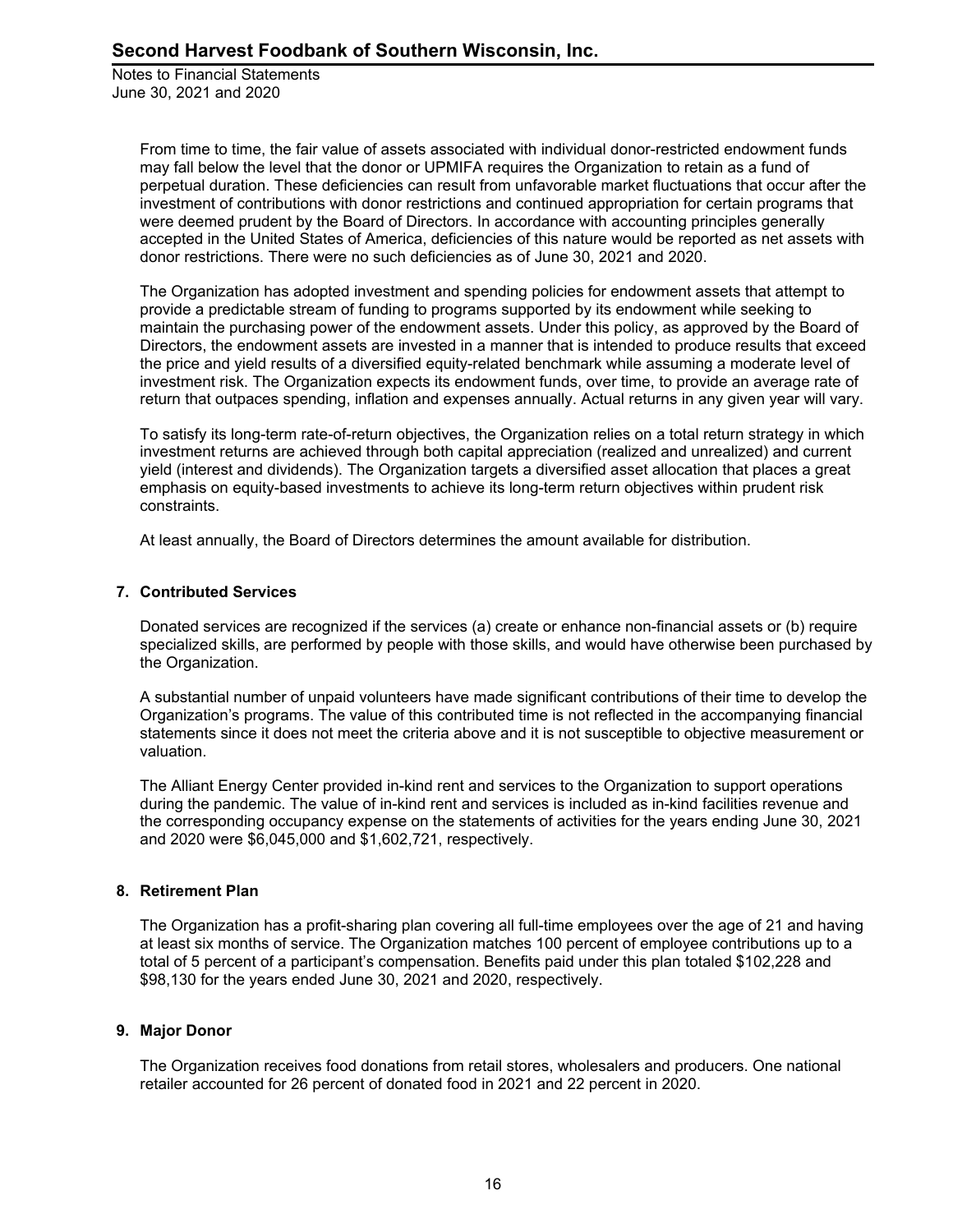#### **10. Operating Leases**

The Organization has entered into several leases for semi-tractors. The leases require fixed monthly payments plus additional mileage charges with expirations through 2025. The leases are cancelable at certain intervals during the terms of the leases. Lease expenses of \$125,107 and \$121,394 are included in vehicles expense on the statements of functional expenses for the years ended June 30, 2021 and 2020, respectively.

Future minimum payments under this lease are as follows:

| 2022  | \$<br>72,636  |
|-------|---------------|
| 2023  | 72,636        |
| 2024  | 48.927        |
| 2025  | 12,908        |
| Total | \$<br>207,107 |

The Organization is the lessor of office space under two operating leases. The Organization has a lease agreement with one tenant ending on March 30, 2023. Rental income related to this lease was \$59,310 and \$57,584 for the years ended June 30, 2021 and 2020, respectively.

The Organization also rents office space to another tenant. The Organization rented the space under a month-to-month operating lease with monthly rental payments of \$746. During fiscal year 2020, the Organization entered into a lease agreement with the tenant commencing on January 1, 2020 and ending on June 25, 2025. Rental income related to this lease was \$8,946 for the years ended June 30, 2021 and 2020.

Future minimum payments to be received under the leases are as follows:

| 2022  | 70,305<br>S  |  |
|-------|--------------|--|
| 2023  | 56,332       |  |
| 2024  | 9,780        |  |
| 2025  | 10,080       |  |
| Total | 146,497<br>S |  |

# **11. Capital Lease Obligation**

The Organization leases a semi-tractor under a 5-year capital lease that commenced in September 2017 and expires in September 2022. The lease requires fixed monthly payments of \$1,908 plus additional mileage charges. The economic substance of this lease is that the Organization is financing the acquisition of the semi-truck through the lease and, accordingly, it is recorded in the Organization's assets and liabilities. The cost of the asset under the lease was \$110,943 and the accumulated depreciation was \$77,660 and \$55,471 at June 30, 2021 and 2020, respectively.

The following is a schedule by years of future minimum payments required under the lease together with their present value as of June 30, 2021:

| 2022                                             |     | 22,901    |
|--------------------------------------------------|-----|-----------|
| 2023                                             |     | 5,725     |
| Total minimum payments                           |     | 28,626    |
| Less amount representing interest                |     | (237`     |
| Present value of net minimum lease payments      |     | 28,389    |
| Less current portion                             |     | (22, 901) |
| Capital lease obligation, net of current portion | \$. | 5,488     |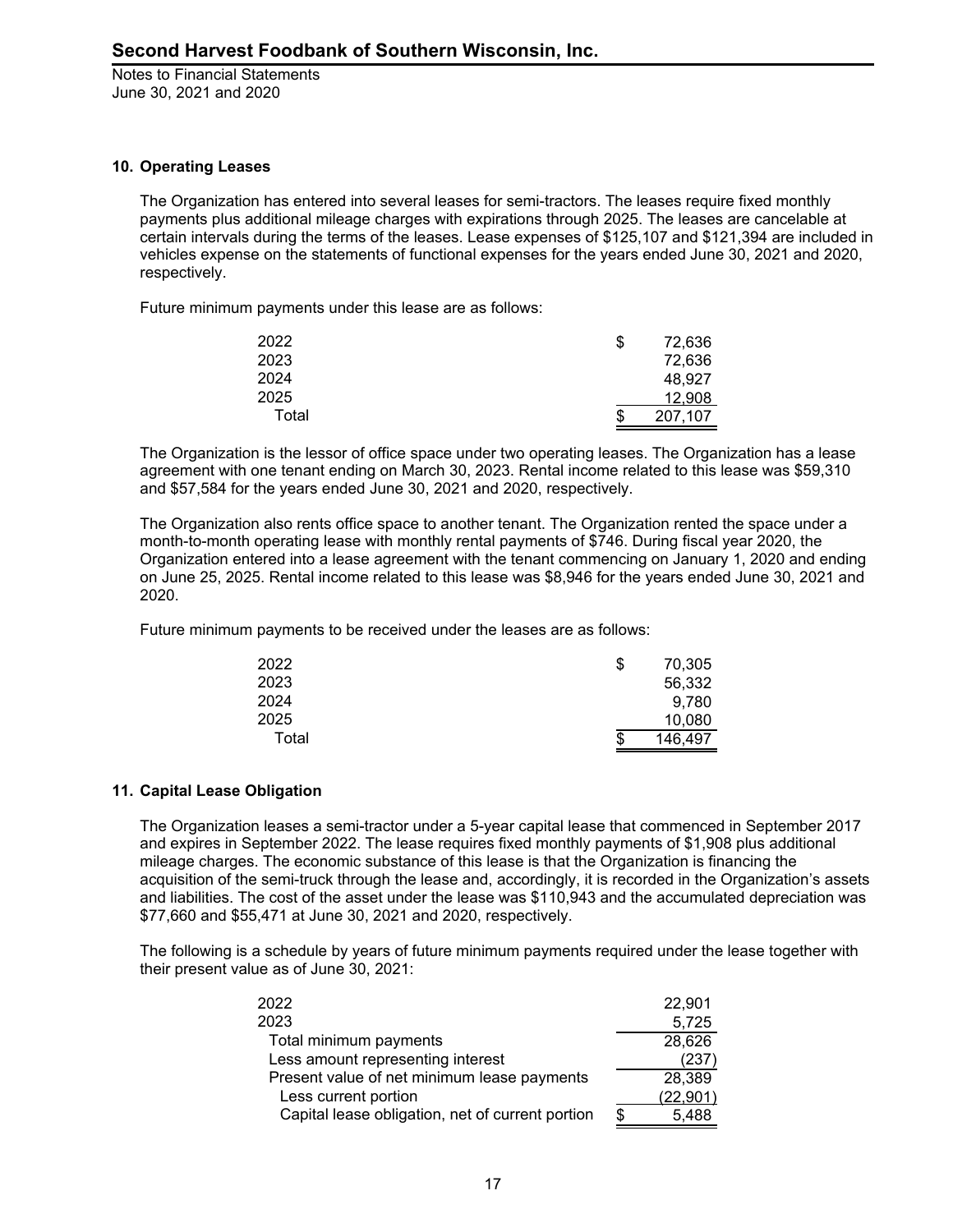# **12. Lease Acquisition Costs**

The Organization incurred certain costs in obtaining a tenant operating lease described in Note 10. Gross capitalized lease acquisition fees of \$24,599 are being amortized on a straight-line basis over 84 months, which is the term of the related lease. Amortization expense was \$3,514 for the years ended June 30, 2021 and 2020.

Future amortization of lease acquisition costs are as follows:

| 2022  | \$ | 3,514 |
|-------|----|-------|
| 2023  |    | 2,636 |
| Total | S  | 6,150 |

# **13. Concentration of Credit Risk**

The Organization's financial instruments that are exposed to concentrations of credit risk consist primarily of cash and cash equivalents. The Organization places its cash and temporary cash investments with high credit quality financial institutions. At times such balances may be in excess of the FDIC insurance limit. Investments held at investment companies are not insured and are subject to market risk.

#### **14. Related Parties**

Board members may be employees of firms with which the Organization has business relationships. Board members may also be with firms or foundations that contribute funds or provide contributed services to the Organization. The Organization has a policy for its Board of Directors and staff members that requires disclosure of any and all conflicts of interest that may exist.

# **15. Liquidity and Availability of Financial Assets**

The Organization's financial assets available within one year of the statement of financial position dates for general expenditure are as follows:

|                                                     | 2021              |    | 2020          |
|-----------------------------------------------------|-------------------|----|---------------|
| Cash and cash equivalents                           | 14,982,765<br>\$. | \$ | 8,734,100     |
| Accounts receivable                                 | 40,556            |    | 17,289        |
| Grant and pledge receivables, current portion       | 242,813           |    | 318,668       |
| Other receivables                                   | 9,019             |    | 89,563        |
| Total financial assets                              | 15,275,153        |    | 9,159,620     |
| Less those unavailable for general expenditures     |                   |    |               |
| within one year:                                    |                   |    |               |
| Purpose or time restricted net assets, net of       |                   |    |               |
| endowment fund                                      | (2,233,058)       |    | (1, 102, 787) |
| Total financial assets available to meet cash needs |                   |    |               |
| within one year                                     | 13,042,095        | S  | 8,056,833     |

The Organization has a goal of maintaining cash and cash equivalent balances on hand to meet 9 months of ordinary business operating expenses (exclusive of food costs and depreciation). At June 30, 2021 and 2020 the Organization had designated \$6,102,000 related to this operating reserve goal. As these designations are for operations, it is included in financial assets available to meet cash needs. The Organization has a policy to structure its financial assets to be available as its general expenditures, liabilities and other obligations come due.